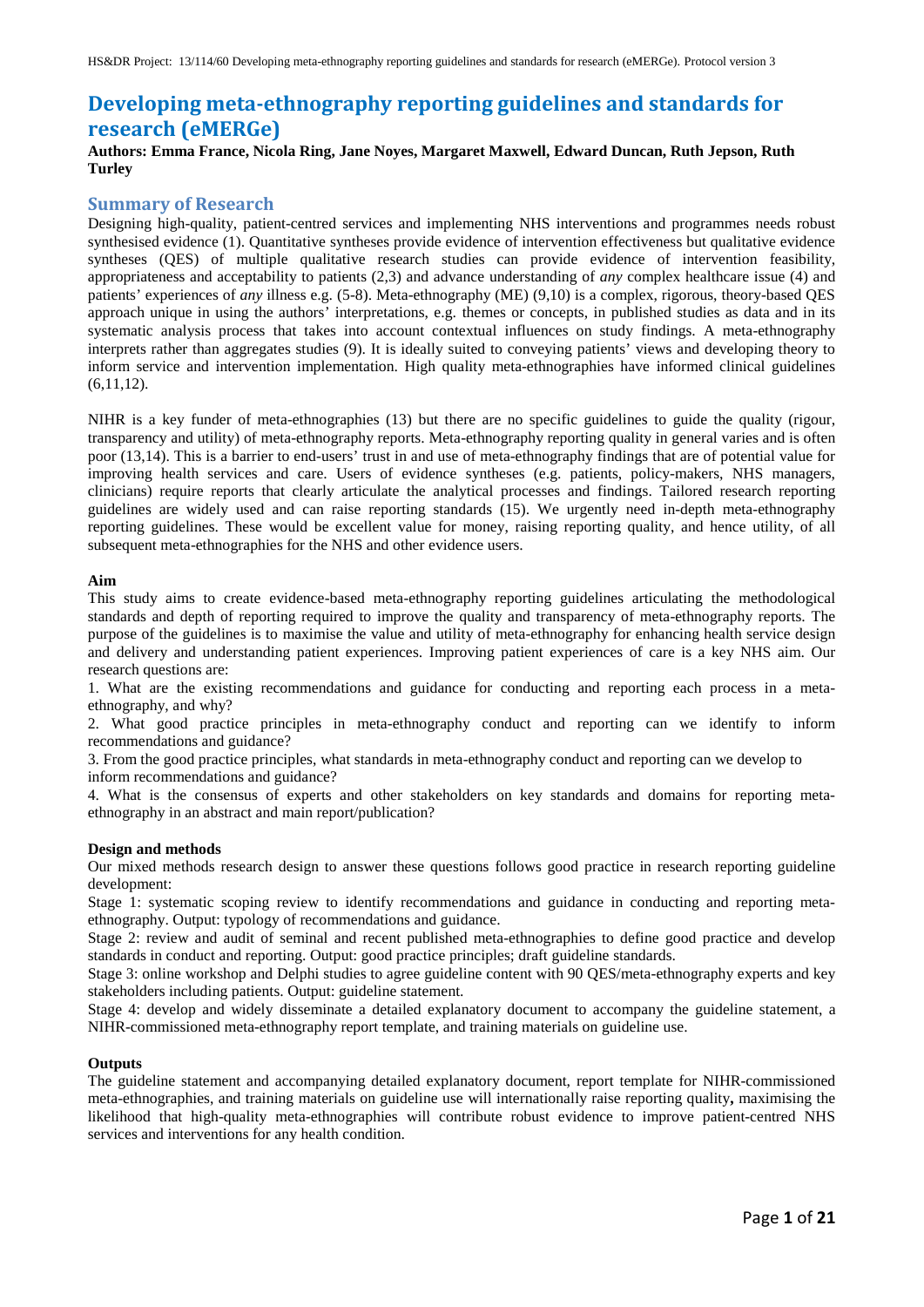# **Background and rationale**

# **What is the problem being addressed?**

Designing and implementing NHS interventions and services to improve patient experiences of care is a key NHS aim (16,17) and major challenge requiring robust synthesised evidence. Meta-ethnography (ME) (9,10) is an interpretive qualitative evidence synthesis (QES) approach ideally suited to informing design and implementation. A recent evaluation concluded that, if well-conducted and reported, meta-ethnography is effective, systematic and can produce important new conceptual understandings of complex healthcare issues, even in well-researched fields (18). Metaethnography has great potential to improve health services and understanding of patient experiences e.g. (5-8). Users of evidence syntheses (e.g. patients, NHS managers, policy makers, clinicians) require quality reports that clearly articulate analytical processes and findings, but meta-ethnography is poorly reported (13,14). Systematic reviews of reporting quality by us (13) and others (14) show that over two-thirds of recent health-related meta-ethnographies did not clearly describe their analysis. Poor reporting is a barrier to trust in and use of meta-ethnography findings meaning that opportunities to gain new insight that could enhance patient experiences, care and health services are lost and funding resources wasted.

No specific guidelines exist for reporting meta-ethnography but these are needed internationally because metaethnography is complex, unique and methodologically challenging. Noblit and Hare (9) developed meta-ethnography in the 1980s, but their synthesis process was unclear (5) and they gave no guidance on how to sample or appraise studies for inclusion. Robust methods to identify (19) and select studies now exist (20). Seminal meta-ethnography worked examples were published in early 2000 (7,21) but less than a third of recent meta-ethnographies cited these (13). To urgently improve reporting quality of meta-ethnography evidence to enhance health services, we aim to develop indepth evidence-based meta-ethnography reporting guidelines that make explicit the methodological standards and depth of reporting required. This supports the NIHR HS&DR programme's aim to produce rigorous, relevant evidence on the quality, access and organisation of health services by focusing on ensuring production of high-quality meta-ethnography health research evidence reports.

# **Importance of the research for public and/or patients' health and the NHS**

Qualitative syntheses and meta-ethnography can advance understanding of patients' experiences of *any* illness for different population groups across the life course or illness trajectory e.g. what it is like to have and be treated for arthritis (18). Quantitative syntheses can provide evidence of intervention effectiveness but QES can show an intervention's feasibility, appropriateness and acceptability to patients (2,3); inform implementation of complex interventions, e.g., by explaining why interventions effective in trial settings are not implemented in mainstream practice (22,23); enhance interpretation of systematic reviews of intervention effects (4); and illuminate complex healthcare issues by developing theory about how a health service, policy, strategy or intervention works or not and how patients experience it (4). Department of Health policy (1) states that evidence-based decision making requires qualitative *and* quantitative research and Public Health England's 'Knowledge Strategy' (24) says existing evidence must be used to understand barriers to improving public health. The White Paper 'Equity and excellence: liberating the NHS*'* (16) and NICE guideline for patient experience in NHS services (17) stress that improving patients' experience of care is key. Meta-ethnography is a unique, rigorous, theory-based (25), interpretive QES approach ideally suited to conveying patients' views and experiences and informing implementation of services and interventions. Metaethnography aims to produce new interpretations that transcend individual studies' findings, rather than aggregate them, by systematically comparing study concepts to identify any overarching concepts while preserving original meanings and taking account of contextual impacts on findings (9,18).

Well-conducted, well-reported meta-ethnographies can provide valuable evidence to improve patient experiences, public health and health services for any health condition, topic or service. Individual qualitative studies rank low in the clinical evidence hierarchy (26) but increasing the transferability and generalizability of their findings by rigorously synthesising them can increase their weight in the hierarchy, thus their potential to inform clinical guidelines, service design and patient-centred care. For example, a seminal meta-ethnography which informed a National Institute for Health and Care Excellence (NICE) guideline (11) concluded that people resist taking prescribed medicines for chronic conditions because of concerns about the medicines rather than failures in doctor-patient communication or patient 'failings' (6). This important new finding indicated that trying to increase medication adherence by changing patient behaviour or enhancing clinical communication would waste NHS resources, that patients' priorities and concerns about medicines differed from those of clinicians and had been neglected, and future research should focus on alternative treatment effectiveness and medication appropriateness.

To realise meta-ethnography's high potential value to the NHS, patients and other agencies requires high quality, transparent reporting that clearly conveys the methodology, analysis and findings, but current reporting is poor (13,14). This is a barrier to meta-ethnography use as users cannot assess its quality and trustworthiness. Reporting guidelines can raise reporting quality (15). However, there are no bespoke reporting guidelines for meta-ethnography despite its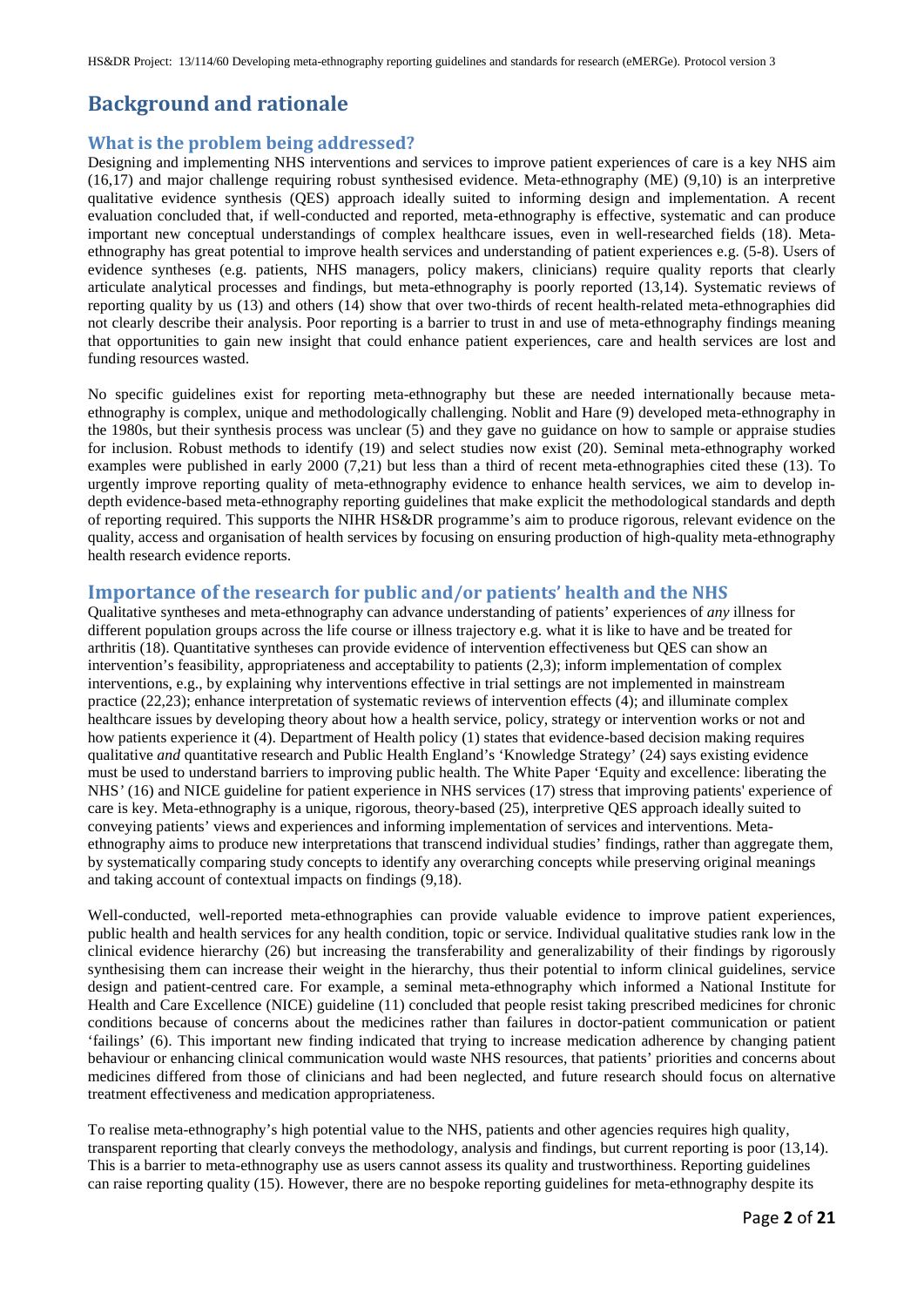unique, complex analysis methods and huge potential to inform patient-centred NHS service delivery, design and implementation (4). We urgently need in-depth, tailored reporting guidelines to raise the reporting standards of metaethnographies internationally and thus maximise their ability to contribute robust evidence relating to any specific illness or service to improve health services and patient care and outcomes.

### **Why this research is needed now**

NIHR is a key funder of meta-ethnographies, funding almost a fifth of recent published health-related metaethnographies (13) but there are no guidelines for meta-ethnography reporting quality. Reporting quality of metaethnographies varies and is often poor and, despite methodological advances (7,13,18,21), recent systematic reviews show it is not improving (13,14). In over 70% of recent peer-reviewed meta-ethnography journal papers the authors did not clearly report how they analysed concepts from primary studies (13,14). Quality reporting is a prerequisite to assessing confidence in (27) and so enabling use of meta-ethnography findings to inform care (see Figure 1). Metaethnography is a unique, complex approach that urgently requires specific rather than generic reporting guidelines. Meta-ethnography differs from other QES methods in its underpinning theory (25), use of the authors' interpretations (e.g. concepts, themes) from primary qualitative studies as data, and creation of new interpretations through its systematic analytic synthesis process. Noblit and Hare (9) outlined the meta-ethnography method in 1988 but gave no detail on how to do the analytic synthesis (5); in 2011 Campbell et al (18) advanced the methods for conduct of healthrelated meta-ethnography. No publication has outlined reporting standards.

Tailored research reporting guidelines are widely used and can raise reporting standards (15), e.g., CONSORT (28) for randomised controlled trials and PRISMA (29) for systematic reviews and meta-analyses. The 2012 ENTREQ statement (30) for enhancing transparency in QES reporting has limitations: it was not developed using consensus methods with qualitative synthesis experts, it is generic, and was not designed for the conceptually, methodologically distinct meta-ethnography approach with its unique synthesis process. ENTREQ is not widely used, is unlikely to greatly improve meta-ethnography reporting (13) because it provides no guidance on how to report the analytic synthesis process, and cannot simply be adapted for meta-ethnography. Only one of 32 recent meta-ethnography journal articles used ENTREQ to guide reporting and its analytic reporting was unclear (13). Because QES approaches differ greatly, the need for specific guidelines for reporting other unique forms of QES (realist and meta-narrative reviews) has been recognised and these have recently been developed (31,32). We urgently need to develop reporting guidelines to raise the quality and transparency of meta-ethnographies. Well-reported meta-ethnographies could contribute robust evidence to underpin improvements to health services and implementation of interventions.



#### **Figure 1. Role of meta-ethnography reporting guidelines in facilitating use of synthesised research evidence**

Figure 1 key: CERQual = Confidence in Qualitative evidence, CONSORT = Consolidated Standards Of Reporting Trials, DECIDE = Developing and Evaluating Communication strategies to support Informed Decisions and practice based on Evidence, GRADE = Grading of Recommendations Assessment, Development and Evaluation, RCT = randomised controlled trial.

### **Aims and Objectives**

The aim of this study is to create evidence-based meta-ethnography reporting guidelines that articulate the methodological standards and depth of reporting required to improve reporting quality and transparency. The purpose of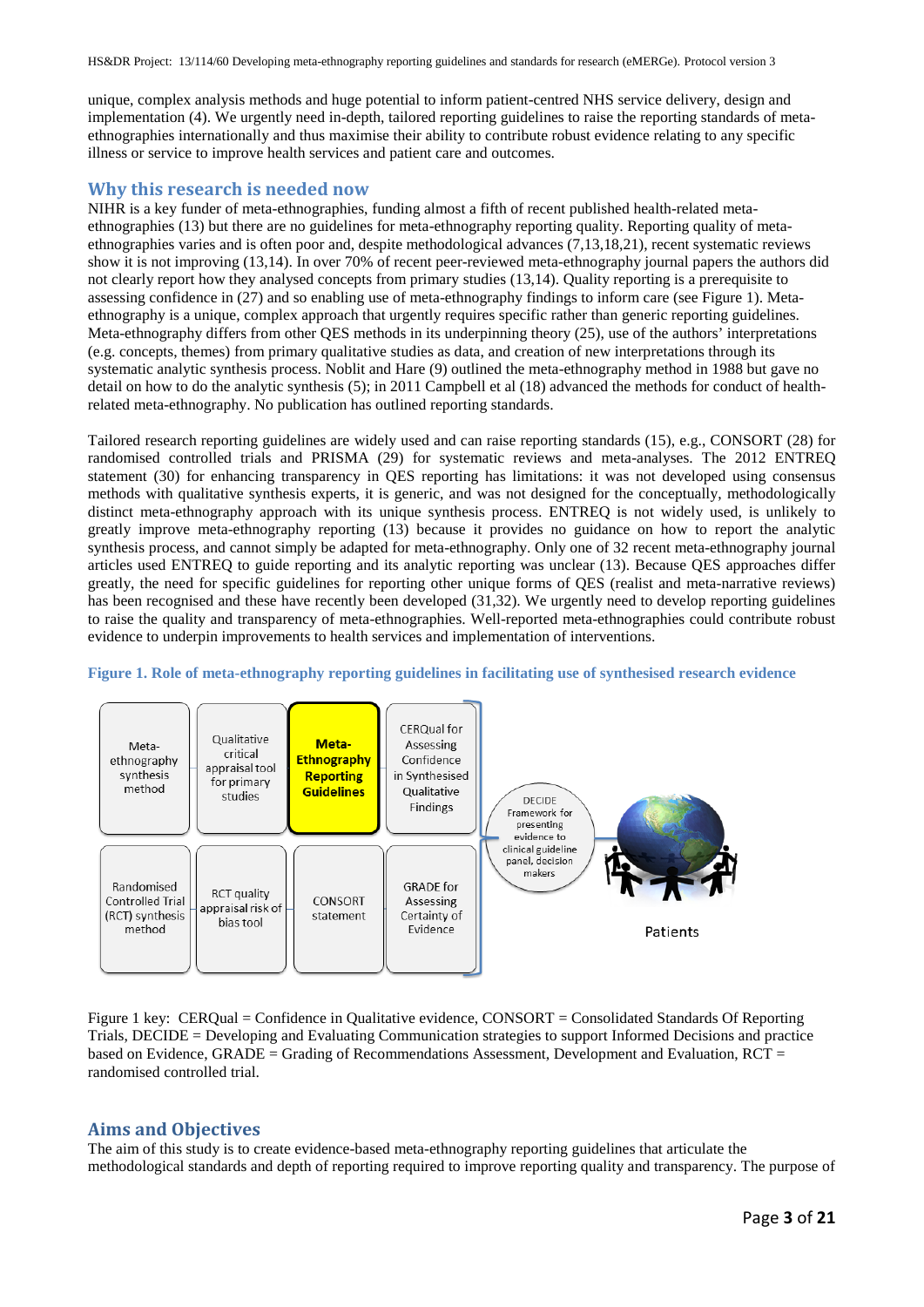the guidelines is to maximise meta-ethnography's value and utility for enhancing health service design and delivery, so improving patient experiences and outcomes for *any* specific health service, topic or illness.

Research questions (RQ):

1. What are the existing recommendations and guidance for conducting and reporting each process in a metaethnography, and why?

2. What good practice principles in meta-ethnography conduct and reporting can we identify to inform recommendations and guidance?

3. From the good practice principles, what standards in meta-ethnography conduct and reporting can we develop to inform recommendations and guidance?

4. What is the consensus of experts and other stakeholders on key standards and domains for reporting metaethnography in an abstract and main report/publication?

To answer our research questions we will conduct:

1. a systematic scoping review of the literature on the methodology and conduct of meta-ethnography to identify recommendations and guidance, focusing on the analytic processes and highlighting issues and characteristics specific to this qualitative synthesis method [RQ 1];

2. review and analysis of published seminal and low quality (poorly conducted and/or reported) meta-ethnographies to define good practice principles and develop standards in meta-ethnography conduct and reporting and an audit of recent health-related and social care meta-ethnographies to explore if/how they embody good or bad practice, how they perform against standards, identify barriers to quality, common pitfalls and further emerging good practice [RQs 2 and 3];

3. an online workshop and Delphi consensus studies with multi-disciplinary panels of research experts and other key stakeholders including the public and patients to agree the reporting guideline content in order to make it explicit and accessible [RQ 4].

4. We will produce and seek feedback from the panels on an explanatory document to accompany the eMERGe guidelines that gives examples of good reporting and the rationale for including particular domains and information. We will facilitate wide adoption and use of the eMERGe guidelines and explanatory document by authors, peer-reviewers and editors as a prerequisite to publication in line with other evidence-based reporting guidelines, e.g. CONSORT and PRISMA. Based on the guideline content, we will create an NIHR report template for commissioned metaethnographies. We have registered our intent to produce the guidelines with the EQUATOR (Enhancing the QUAlity and Transparency Of health Research) international network and comprehensive database of reporting guidelines.

# **Design**

Our mixed methods design follows key steps recommended as good practice in health-related research reporting guideline development (33) and that have been used successfully to develop reporting guidelines for other qualitative evidence synthesis methods (realist and meta-narrative reviews) (31,32) including: literature reviews of relevant guidance (Stage 1) and to ascertain quality of reporting in published research articles (Stage 2), a guideline item development workshop (Stage 3.1), Delphi consensus studies (Stage 3.2), developing a guidance statement and accompanying explanatory document (Stages 1-4), and encouraging guideline endorsement by journals (Stage 4)**.** 

The project will involve four key stages:

- Stage 1. Identifying recommendations and guidance [RQ 1]. Systematic scoping review of recommendations and guidance for conducting and reporting meta-ethnography. We will produce a description of how metaethnography is defined and a detailed typology of recommendations and guidance about what could be reported, which we will then compare with actual practice.
- Stage 2. Defining good practice principles and standards  $[RQs 2 & 3]$ . Review of published seminal and low quality meta-ethnographies from any discipline identified by experts and an audit of practice in recent published health-related or social care meta-ethnographies to define good practice in conduct and reporting. This will tell us what is actually being reported and let us identify good practice principles. From the principles we will develop draft guideline reporting items and domains for consideration by the panels in Stage 3.
- Stage 3. Agreeing guideline content [RQ 4]. Workshop and Delphi studies to agree guideline content including an online workshop and Delphi studies with experts and other key stakeholders (patients, public, users of evidence syntheses). This will tell us what should be reported. The output will be an agreed list of reporting standards/items.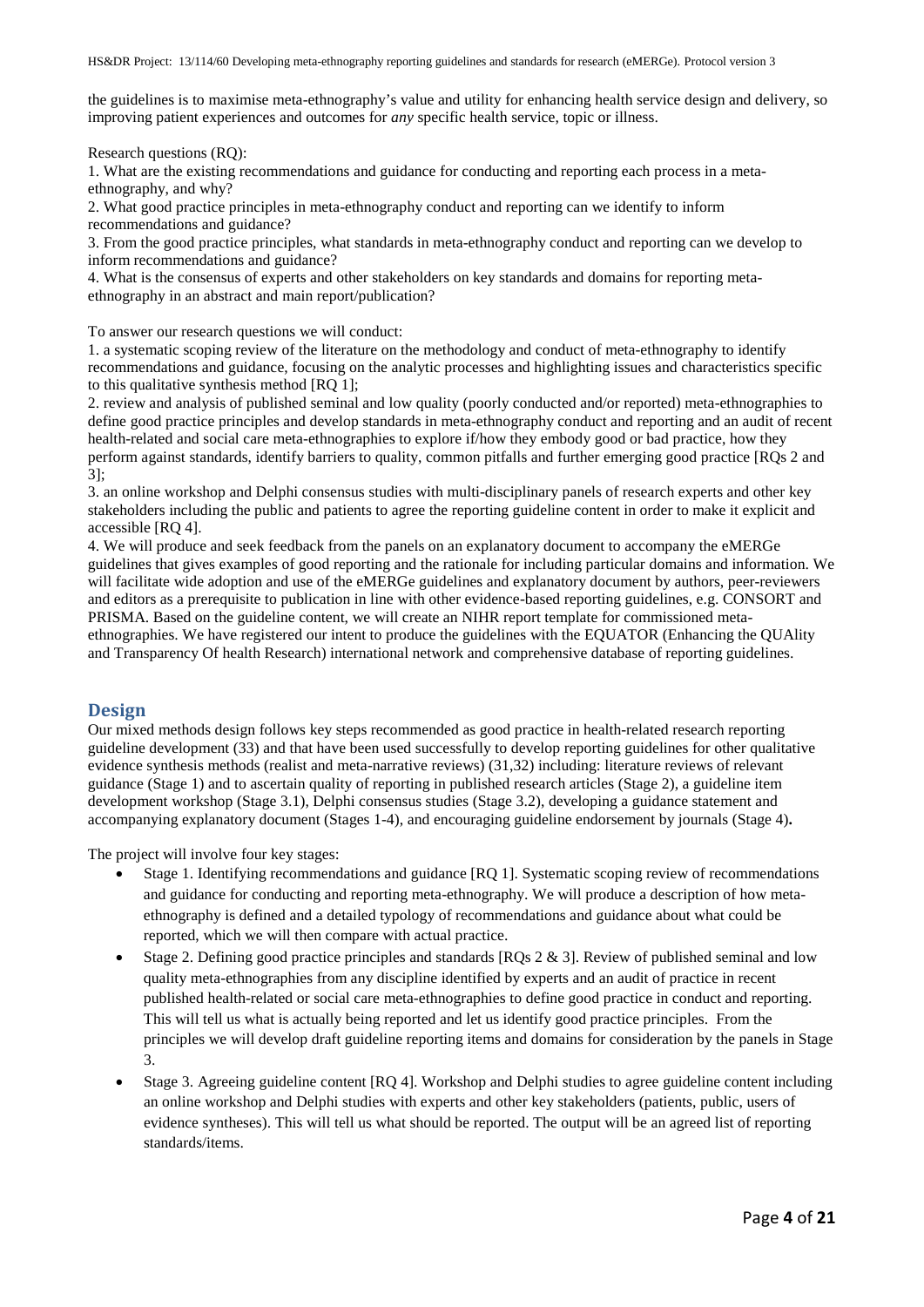• Stage 4. Developing an explanatory document to incorporate and support guidelines for adoption by authors, peer-reviewers and publishers and an NIHR report template for commissioned meta-ethnographies [RQs 1, 2, 3 & 4].

**Figure 2. eMERGe mixed methods research design**

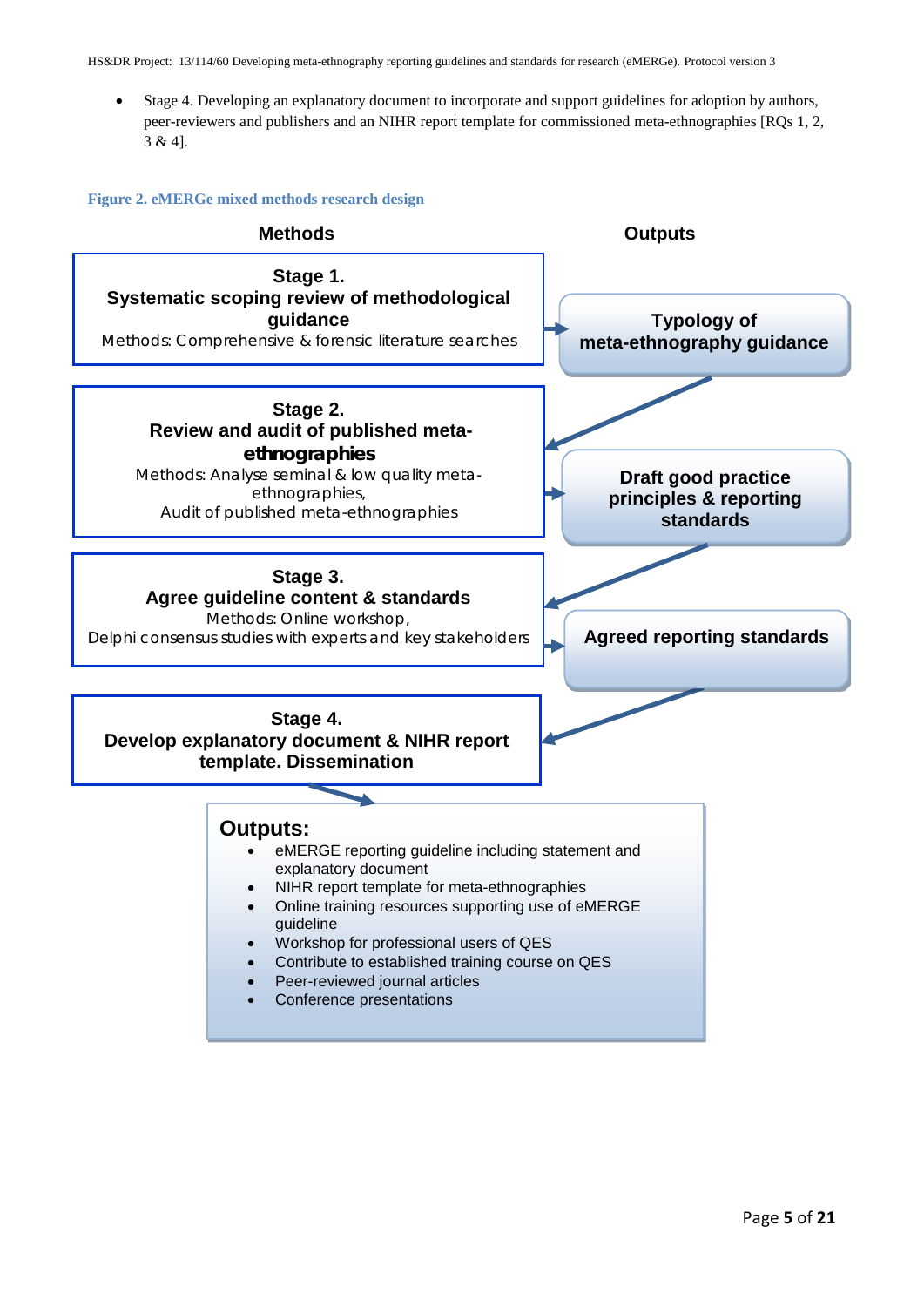We have designed the project to minimise biasing the guidelines towards our own preferences. The content of the guidelines will be the culmination of learning, debate, and expert and other stakeholder agreement from Stages 1-3 – we will develop the draft guideline items to be debated by panels in the Stage 3.1 workshop from the findings of stages 1 to 2.2 and expert input. We will ensure that we document an audit trail of decisions made at each stage in our research so that the decision-making process can be scrutinised and record our preferences for certain meta-ethnography practices.

# **Stage 1. Identifying recommendations and guidance [RQ 1]**

We will carry out a systematic scoping review of the literature, including 'grey' literature such as reports, text books and book chapters, to identify guidance from any discipline on meta-ethnography conduct and methodology, such as methodological texts and worked examples of meta-ethnographies containing technical detail and/or guidance, in order to describe existing recommended practice in conducting and reporting meta-ethnography. Although there are no metaethnography reporting guidelines, we are aware of some published data in reviews of qualitative syntheses that relate to meta-ethnography reporting (10,13,14).We will produce and follow a detailed protocol in conducting the review. This review has been registered on PROSPERO, the International Prospective Register of Systematic Reviews, (registration number: CRD42015024709). This review is the first step in identifying what should be included in the reporting guideline and will result in a preliminary definition of what constitutes a meta-ethnography and an initial detailed typology of recommendations and guidance regarding the elements in a meta-ethnography that could be reported. The research question is: what are the existing recommendations and guidance for conducting and reporting each process in a meta-ethnography, and why?

#### **Search strategy**

Our exhaustive search strategy will combine comprehensive database searches with forensic or 'expansive' searches these will be iterative and will evolve as the review progresses because their purpose is to build our knowledge of recommendations and guidance in conducting and reporting meta-ethnography rather than to answer a tightly defined research question (34). This will combine browsing of texts with periods of more focused systematic searching rather than a linear search process (34). We will carefully document our search process for transparency.

To identify relevant literature we will start with seminal methodological and technical publications known to our expert academic advisors and the project team including Noblit and Hare's 1988 seminal book, detailed worked examples of meta-ethnographies, and publications relating to qualitative evidence synthesis more generally e.g. reporting guidelines for other qualitative evidence synthesis approaches, reviews of qualitative syntheses including meta-ethnographies. We will include relevant texts from other disciplines that use meta-ethnography, such as education and social work. We will perform citation searching, reference list checking (also known as backward and forward 'chaining') of the seminal texts, search key websites e.g. the Cochrane library, search Google Scholar, and search by names of authors of relevant publications. We will also conduct comprehensive database searches to identify other methodological publications (see details below). We anticipate reviewing up to 100 methodological texts based on our familiarity with the literature and scoping searches.

#### *Comprehensive database searches to identify methodological publications*

We will search bibliographic databases including: MEDLINE, SCOPUS, PsycARTICLES, PsycINFO via Health Source: Nursing/Academic Edition; Pubmed; CINAHL; the International Bibliography of the Social Sciences; Sociological abstracts; Web of Science Core Collection; British Education Index, ERIC (Educational Resources Information Center); Australian Education Index; and ERA (Educational research abstracts) Online.

We will use the following search terms (these are based on Medline terms, these will be refined following piloting and will be tailored to each database):

((metaethnograph\* or meta ethnograph\* or meta-ethnograph\* or "qualitative synthes#s" or noblit) or (((qualitative adj2 (review or systematic or overview)) or (metasynthes#s or meta synthes#s or metasynthes#s)) and (("third order" adj2 construct\*) or ("line\* of argument" or "line\*-of-argument"))) and ((good or best or recommend\* or quality) adj3 (guid\* or design or standards or practice or practices or reporting or method\*)) or ((publishing or reporting) adj2 (guid\* or design or standards or practice or practices or method\*)) or (Publishing/st [Standards]) or (methods/st)

We may refine these terms following pilot searches. (The terms 'third order construct' and 'line of argument' are oftenused terms relating to meta-ethnographic analysis and synthesis).

#### *Screening and selection of texts*

One reviewer will perform searches and do initial screening to exclude off-topic texts, i.e. those clearly not about metaethnography or evidence synthesis. Potentially relevant texts will be screened independently by two reviewers –and by a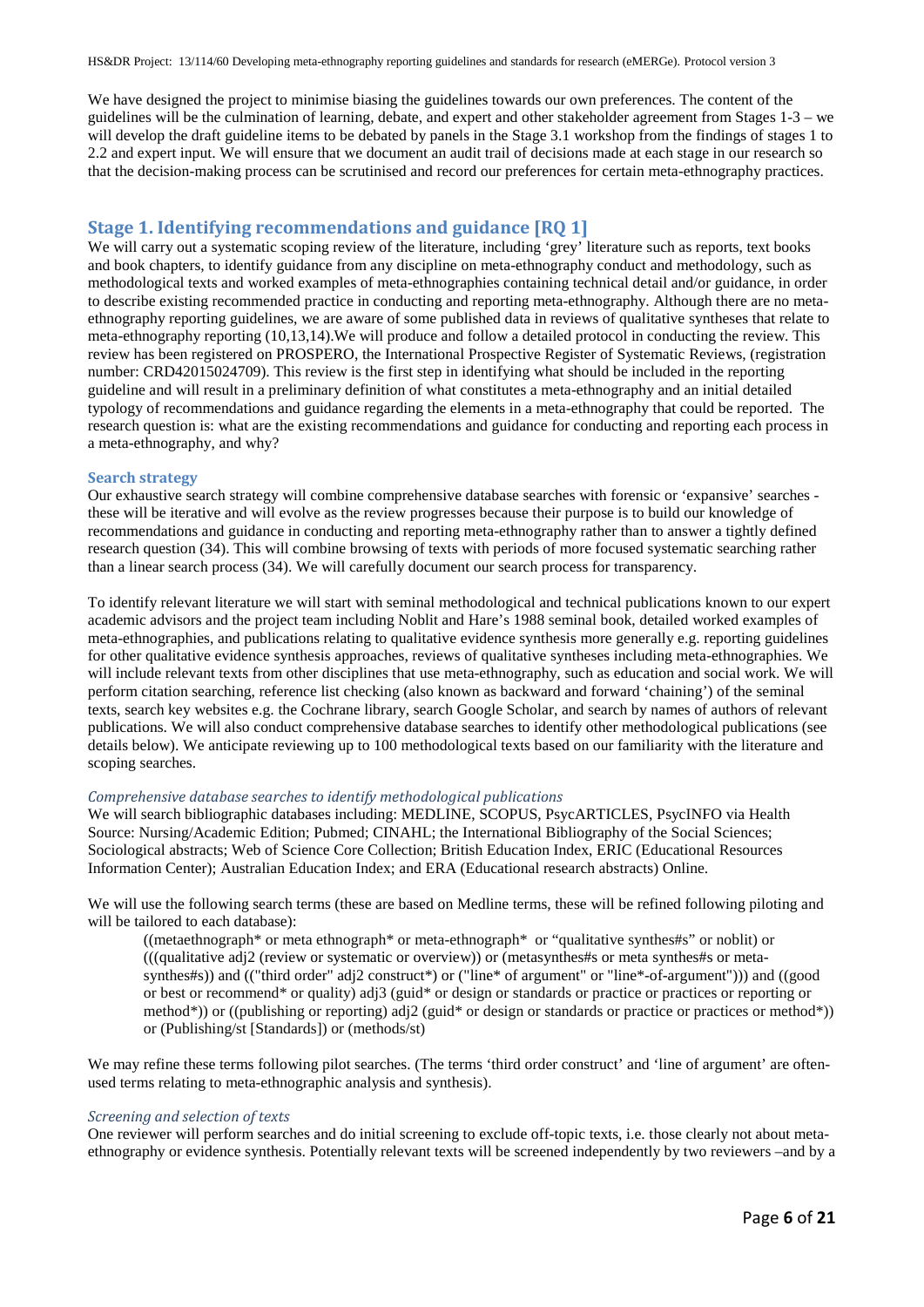third reviewer if they cannot reach agreement - by title and abstract (where relevant) initially and then by full text to assess their relevance. The inclusion criteria are:

- One of these types of publication: book, book chapter, journal article, editorial, report, or doctoral thesis
- Reports on methodological issues in conducting meta-ethnography (including worked examples, reviews of qualitative syntheses), or is a reporting guideline for, or provides guidance on reporting, qualitative syntheses including meta-ethnography
- Any discipline or topic, not just health-related (e.g. education, social work)
- Published after 1988 (when Noblit and Hare's book came out).
- In any language.

Any relevant foreign language texts will be translated. We will aim to include all publications with content, such as technical guidance, relevant to all of Noblit and Hare's (9) seven phases of conducting a meta-ethnography (see Figure 3) as well as those providing advice on initially choosing a suitable qualitative evidence synthesis method for one's research aim, and those that define the characteristics of a meta-ethnography. Our key focus will be on the metaethnography analytic synthesis phases 4-6 which are complex and currently very poorly reported (10,14). We will *not* exclude texts on grounds of poor meta-ethnography practice in Stage 1.

### **Figure 3. The seven phases of Noblit and Hare's (9) meta-ethnography approach.**

Phase 1: Getting started - 'identifying an intellectual interest that [synthesis of] qualitative research might inform' [pp.26]. The focus of the synthesis may be revised through reading the individual qualitative studies

Phase 2: Deciding what is relevant to the initial interest - study selection should be 'driven by some substantive interest derived from comparison of any given set of studies' [pp.28]. Searches for studies need not be exhaustive because 'unless there is a substantive reason for an exhaustive search. generalizing from all studies of a particular setting yields trite conclusions' [pp.28].

Phase 3: Reading the studies - the repeated reading of studies and noting of concepts or themes with close attention to details in the studies and what they tell you about your area of interest [pp.28].

Phase 4: Determining how the studies are related - Noblit and Hare recommended creating 'a list of key metaphors, phrases, ideas and/or concepts (and their relations) used in each account, and to juxtapose them' [pp.28] in order to make an initial assumption about how the studies relate to one another. This informs the type of synthesis that will be carried out - a reciprocal or refutational translation or line of argument synthesis.\*

Phase 5: Translating the studies into one another - translation, which is idiomatic rather than literal, is the process through which data are synthesised. The concepts or themes in each study account and their interactions are continuously and systematically compared or 'translated' within and across accounts while retaining the structure of relationships between central concepts/themes within accounts. The translations taken together are 'one level of meta-ethnographic synthesis' [pp.28]. Translation is a key component of a meta-ethnographic synthesis.

Phase 6: Synthesising translations - If there are many translations from phase 5 these can be compared with one another to see if there are common types of translations or if some translations or concepts can encompass those from other studies. 'In these cases, a second level of synthesis is possible, analyzing types of competing interpretations and translating them into each other' [pp.28] to reach new interpretations/conceptual understanding.

Phase 7: Expressing the synthesis - tailoring the communication of the synthesis to the intended audience's culture and language so that it is intelligible and useful to them.

#### **Data extraction and analysis**

Data will be extracted from each included text by only one reviewer because this is a qualitative review in which the key principles are transparency and consensus, not independence and inter-rater reliability. The accuracy and completeness of the data extraction will be checked by a second reviewer for five texts per reviewer (10 in total). We will develop and pilot a template (e.g. in tabular format using Excel or Access) to record characteristics of publications including details such as the authors, publication year, title, aim, focus, academic discipline and type of document. Our initial data extraction categories will be informed by our earlier preparatory review (13) and will be refined following piloting.

#### \*Possible types of synthesis depending on how the studies are related:

- · 'Reciprocal translation' concepts in one study can incorporate those of another.
- · 'Refutational translation' concepts in different studies contradict one another.
- 'Line of argument synthesis' - the studies identify different aspects of the topic under study that can be drawn together in a new interpretation.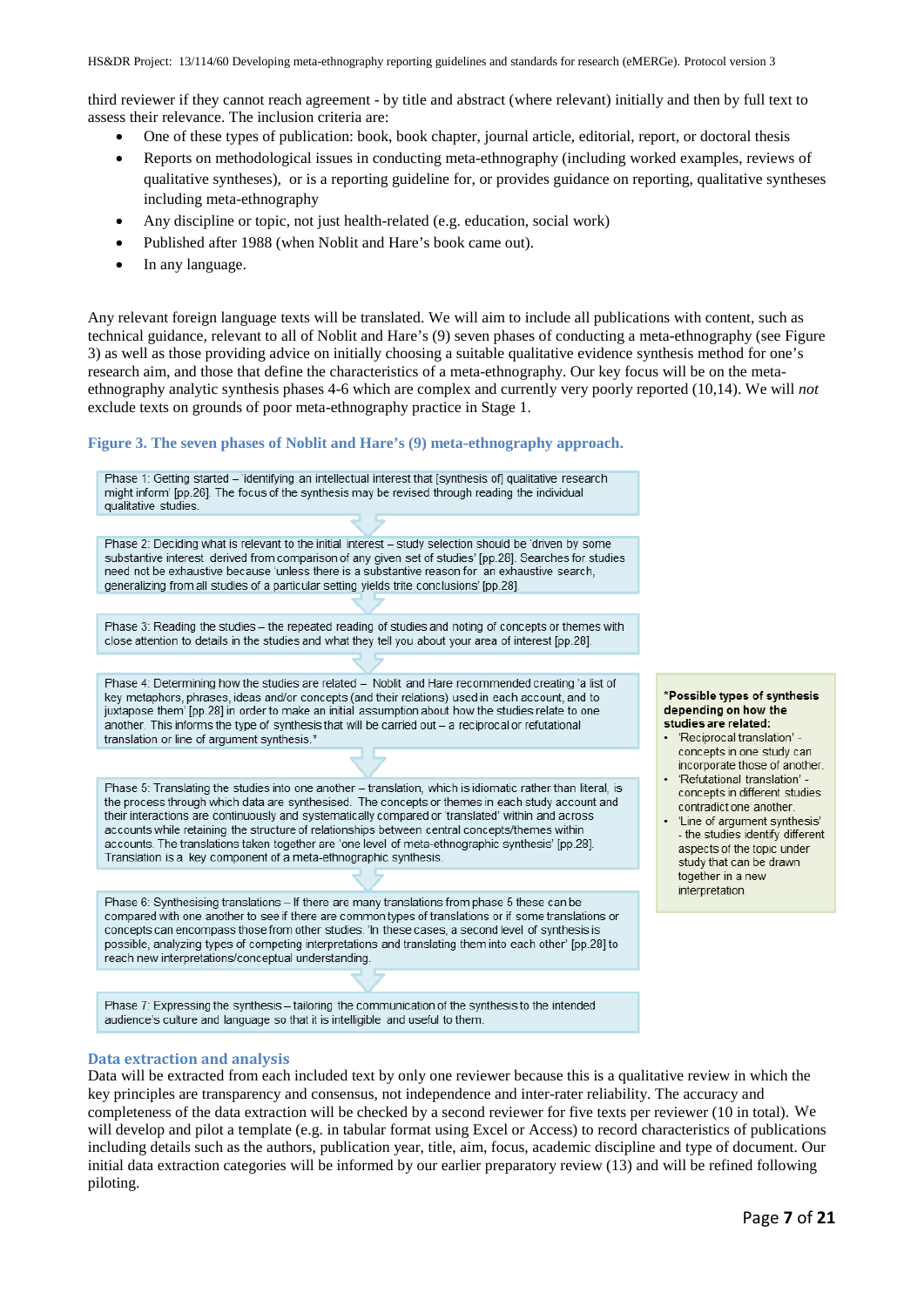Extracted data will be analysed qualitatively. We will use the qualitative analysis software NVivo 10.0 (35) to facilitate management and coding of documents. Data will be read repeatedly, annotated, and we will write and iteratively revise descriptive memos (analytical notes) to articulate ideas and arguments. We will analyse: how meta-ethnography is defined and differs from other qualitative evidence synthesis approaches; how to identify that meta-ethnography is the appropriate method for a particular research question; the range of practices, recommendations and guidance on how to do the seven meta-ethnographic phases (see Figure 3), especially the analytic phases 4-6, and their component tasks (for example, phase 2 'deciding what is relevant to the initial interest' can involve identifying, selecting and quality appraising studies for inclusion); how to conduct a meta-ethnography and present findings so that they are useful/relevant for health and social care policy, practice and decision making; definitions of reciprocal and refutational analysis and line of argument synthesis; how to develop theory after the analytic synthesis; how to handle the unique context of primary studies in analysis and synthesis; and authors' views, if any, on good and bad practices. We will record any additional steps in meta-ethnography conduct identified (i.e. in addition to Noblit and Hare's seven phases) and identify any areas of consensus, divergence, ambiguity or lack of evidence among texts.

The guidance we review will inevitably vary in quality and the detail it provides, but there is currently no tool for appraising the quality of meta-ethnographies to establish methodological rigor. Therefore we will record the full range of practice, regardless of the richness (quality) of the text, but we will record which texts are rich in detail i.e. a detailed account with in-depth explanation and rationales that goes beyond description. Recommendations and guidance may or may not represent good practice, therefore we will examine high and lower quality meta-ethnographies in Stage 2 to identify good practice principles.

Stage 1 output: a narrative report containing a preliminary definition of what constitutes a meta-ethnography and a detailed typology of recommendations and guidance for meta-ethnography conduct and reporting.

# **Stage 2. Defining good practice principles and standards [RQs 2 & 3]**

In Stage 2 we will compare the existing guidance identified in Stage 1 to actual practice in published metaethnographies in order to identify and develop good practice principles and standards in their conduct and reporting on which to base provisional reporting guideline standards and items for the expert and stakeholder panels to consider in Stage 3. We will identify and review published, peer-reviewed meta-ethnography journal articles to explore and describe the depth and type of reporting for each phase of a meta-ethnography. The research questions are: What good practice principles in meta-ethnography conduct and reporting can we identify to inform current recommendations and guidance? From the good practice principles, what standards in meta-ethnography conduct and reporting can we develop to inform recommendations and guidance? To answer these questions we will conduct:

- Stage 2.1 a review and analysis of seminal and lower quality (poorly conducted and/or reported) metaethnographies from any discipline to identify and document good practice principles and develop standards
- Stage 2.2 an audit of recent peer-reviewed, health-related or social care meta-ethnographies to verify if and how they meet the standards and to further inform and develop the good practice principles and standards.

### **Stage 2.1 Review of seminal and lower quality meta-ethnographies**

We will review 10-15 seminal and 10-15 lower quality (poorly conducted and/or reported) meta-ethnographies in order to identify and describe good practice in conduct and reporting to build on and refine the definition, recommendations and guidance identified in Stage 1 and create provisional good practice standards against which to compare recent metaethnographies. In order to identify examples of good practice, we will ask our expert academic advisors (advisory group members) to recommend published, peer-reviewed meta-ethnography journal articles from any discipline published following Noblit and Hare's 1988 book that they consider to be seminal, i.e. meta-ethnographies that have influenced or significantly advanced thinking and/or that are of central importance in the field of meta-ethnography, and to explain why. We will not rely on citation metrics to indicate 'seminality' since texts are cited for many reasons including because they are poor. We will also ask the experts to identify any published, peer-reviewed meta-ethnography journal articles that they consider to be relatively poorly conducted and/or reported and to explain why, as a comparison. We will also search published reviews of meta-ethnographies to identify low quality examples. We will collate a list of seminal and lower quality meta-ethnographies - if necessary advisors will agree a final list of the 10-15 'best' or 'worst' examples of each.

#### *Inclusion criteria*

- A peer-reviewed meta-ethnography journal article from any discipline
- Published following Noblit and Hare's 1988 book
- Considered by our expert advisors and/or published reviews of meta-ethnographies to be (a) seminal or (b) to be a relatively poorly conducted and/or reported meta-ethnography.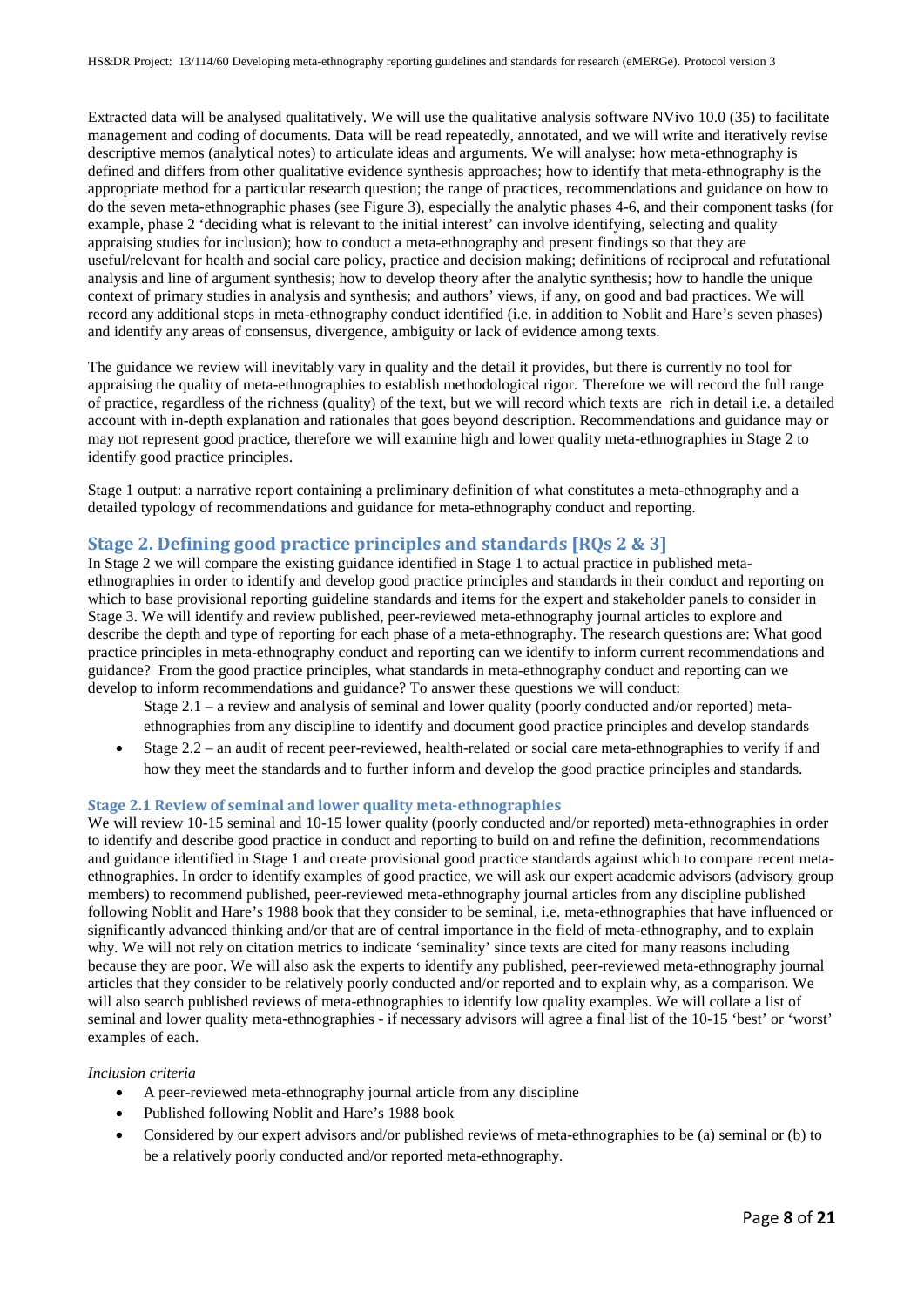To analyse the utility of the meta-ethnographies for potential 'professional' end users of meta-ethnography evidence, such as clinical guideline developers, whose needs may differ compared to those using it for academic purposes, we need to identify elements of reporting important to them. We will invite 10 key stakeholders who use evidence syntheses, such as staff from NICE, SIGN, PHE, SPICe, the International Guideline Network (G-I-N), and regional research offices (drawing on our contacts in these organisations and advisory group members) to comment on the identified seminal and poor quality meta-ethnographies' utility for practice and policy. We will send each end user one selected copy of a seminal meta-ethnography and one poorly conducted/reported meta-ethnography (selected for likely relevance to the individual) and ask them for qualitative feedback relating to how useful they found the findings and the way in which the meta-ethnography was reported and how it could have been improved. Data will be collected via email or telephone, depending on the participant's preference, in a semi-structured interview format. The kinds of questions will include: How clearly reported are the meta-ethnography's implications for policy and practice? What, if anything, is missing from the report that you would need to know to be able to implement the evidence/findings? How useful are the meta-ethnography's findings and/or conceptual model and conclusions for policy and practice? What would you change, if anything about the way the findings and conclusions were presented? The content of telephone interviews will be documented via detailed note-taking and issues collated.

#### *Stage 2.1 data analysis*

Data analysis of the seminal and lower quality meta-ethnographies will focus on what and how the meta-ethnography authors conducted and reported the complex analysis phases 4-6 of a meta-ethnography. We will identify the range of approaches, compare and contrast their approaches with recommendations and guidance identified from the methodological texts in Stage 1, identify any examples of how seminal texts have advanced the meta-ethnography method, and define good and poor reporting practices. For rigour and to enhance richness of interpretation, three members of the project team with meta-ethnography expertise will contribute to data analysis. The content of telephone interviews with professional end users will be documented via detailed note-taking and the issues collated to identify what represents good reporting to them.

Not all seminal meta-ethnographies will have high quality conduct and reporting and some may have driven subsequent poor practice, so we will differentiate between 'seminal' and 'high quality' meta-ethnographies. We will ask our expert advisors to help define the nature of meta-ethnography, debate the characteristics of a good/poor meta-ethnography and judge how close health-related meta-ethnographies are to Noblit's original approach. We will provide advisors with an outline of initial meta-ethnography quality criteria we developed in our prior systematic review of meta-ethnography reporting quality [3] e.g. possible markers of a good meta-ethnography are that the research aim was conceptual and interpretive so was suited to meta-ethnography, it synthesised conceptual data from primary qualitative studies with the aim of reaching a new interpretation, and it generated theory or a conceptual model. This will help ensure we are sensitive to the original meta-ethnography approach, represent the wider view of good meta-ethnography practice, and strive towards best meta-ethnography practice.

We will record characteristics of the meta-ethnographies in NVivo 10.0 (35) including the authors, title, journal details including article word limit, publication year, the main topic focus and aim of the review, and the number of studies synthesised. Included texts will be qualitatively analysed deductively and inductively. The initial deductive coding frame of analytic categories will be based on the typology identified in Stage 1 and will be refined as we develop new codes inductively from the data. Members of the wider project team will be involved in developing and refining the coding frame. Coded data will be read repeatedly, annotated, and we will write and iteratively revise descriptive memos (analytical notes) to articulate ideas and arguments. We will use the qualitative analysis software NVivo 10.0 (35) to facilitate management and coding of documents. To ensure rigour and richness of interpretation, three reviewers will code data from the meta-ethnographies and work collaboratively on the analysis and interpretation. We are likely to analyse the suitability of the approach for the study aim; the rationale for use of meta-ethnography; how they conducted and reported phases 4 to 6 in the meta-ethnography e.g. the approach to 'translating' the studies into one another; and good practice in any area of doing/reporting a meta-ethnography.

To analyse the utility of the meta-ethnographies for potential 'professional' end users of meta-ethnography evidence, such as clinical guideline developers, whose needs may differ compared to those using it for academic purposes, we need to identify elements of reporting important to them. We will invite 10 key stakeholders who use evidence syntheses, such as staff from NICE, SIGN, PHE, SPICe, the International Guideline Network (G-I-N), and regional research offices (drawing on our contacts in these organisations and advisory group members) to comment on the identified seminal and poor quality meta-ethnographies' utility for practice and policy. We will send each end user one selected copy of a seminal meta-ethnography and one poorly conducted/reported meta-ethnography (selected for likely relevance to the individual) and ask them for qualitative feedback relating to how useful they found the findings and the way in which the meta-ethnography was reported and how it could have been improved.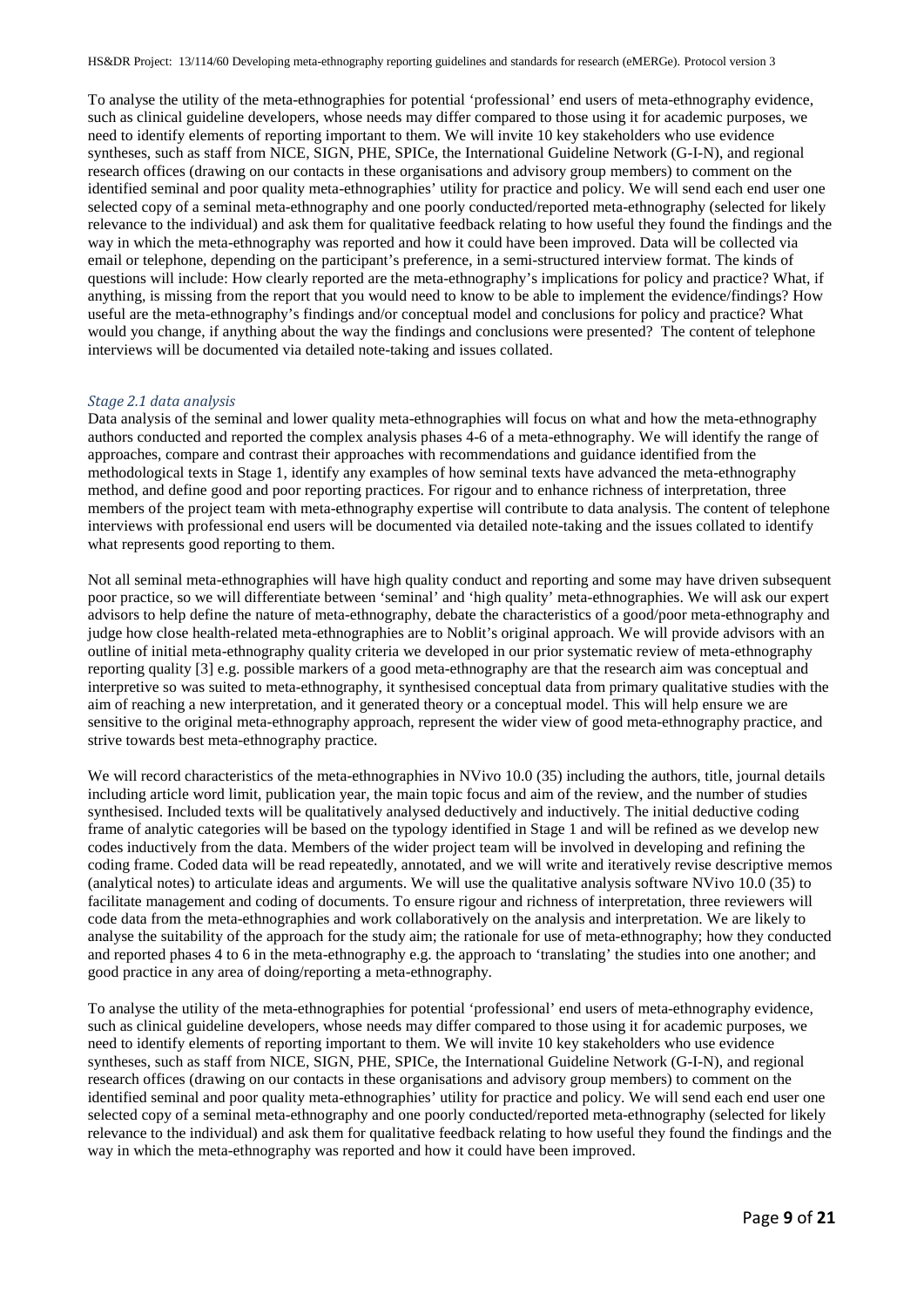We will juxtapose our analysis of actual practice in seminal and poorly conducted/reported meta-ethnographies with the recommendations and guidance from Stage 1 to identify commonalities and differences which will allow us to identify good practice principles and to develop standards against which to compare recent meta-ethnographies in Stage 2.2.

#### **Stage 2.2 Audit of published meta-ethnographies**

We will audit the literature to examine how published meta-ethnographies perform against the good practice principles and standards identified in stage 2.1. We will identify recent peer-reviewed, health-related or social care metaethnographies published between 1994-2015 to identify the most recent practices in meta-ethnography conduct and reporting. No peer-reviewed health-related meta-ethnography journal articles were published before 1994 (10). These meta-ethnographies should have been able to draw on recent advances in qualitative evidence synthesis, metaethnography and systematic reviewing.

#### *Stage 2.2 search strategy*

We will conduct database searches to identify published, peer-reviewed health-related or social care meta-ethnography journal articles published up to 2015. We are aiming to identify a broad range of recent meta-ethnographies from which to purposively sample articles. Exhaustive searching is not necessary for the purposes of auditing a purposive sample of publications. We will search 6 electronic databases including: MEDLINE, PsycINFO via Health Source: Nursing/Academic Edition; the International Bibliography of the Social Sciences; SCOPUS; Web of Science Core Collection; and CINAHL. We will use the following search terms to search anywhere in the manuscript (terms are based on Medline terms, these will be refined following piloting and will be tailored to each database):

(metaethnograph\* or meta ethnograph\* or meta-ethnograph\* or "qualitative synthes#s" or noblit) or (((qualitative adj2 (review or systematic or overview)) or (metasynthes#s or meta synthes#s or metasynthes#s)) and (("third order" adj2 construct\*) or ("line\* of argument" or "line\*-of-argument"))).

We will cross check the retrieved references against the register of meta-ethnographies kept by Cochrane [\(http://qim.cochrane.org/methodology-register\)](http://qim.cochrane.org/methodology-register) to ensure we have captured all relevant publications.

# *Stage 2.2 screening and sampling of articles*

One reviewer will perform searches and do initial screening to exclude off-topic texts i.e. those clearly not a metaethnography. Two reviewers will screen by title and abstract and, if necessary, by full text to select a purposive sample of meta-ethnographies. If they cannot reach agreement, a third reviewer will also screen the text and the project team will approve the final sample. Our recent pilot work (13) has indicated that we will need to screen the full text of retrieved articles to identify meta-ethnographies because some articles only state in the main manuscript that they have used a meta-ethnography approach and some articles which claim to use meta-ethnography in the abstract have not actually conducted a meta-ethnography. To be relevant to our review, an article must meet all of the following criteria:

- In the title, abstract and/or main manuscript have described their methods as meta-ethnography or as using the methods of Noblit and Hare (1988)
- Be reporting a synthesis of qualitative primary research studies
- Focusing on a topic with a health or healthcare or social care focus
- Published in a peer-reviewed journal
- Published between 1994-2015.

We have estimated from our preparatory work that we will retrieve around 200-250 relevant meta-ethnographies. From these we will purposively select a diverse sample of 40 meta-ethnographies. The purpose is knowledge building therefore purposive sampling is appropriate. The sample of 40 meta-ethnographies will include articles from a range of different journals, with a variety of main focuses (e.g. experiences of a health condition or health service, health professionals' experiences, health promotion, public health, social care); from authors with a variety of different disciplinary backgrounds (e.g. nursing, midwifery, sociology, psychology, allied health professions, social work); and a range of publication dates between 1994 and 2015. At least two articles will be selected because they are based on longer reports, e.g. reports to funders, to allow us to compare the methodological reporting in the article and report to get insight into the limits imposed by journal formats and word limits. Any overlap between our sample of metaethnographies and that of our recent systematic review (13) will build upon our earlier analysis rather than duplicate it.

#### *Stage 2.2 data analysis*

We will record the same characteristics of the meta-ethnographies, e.g., title, authors, as for Stage 2.1. Data in the purposive sample of meta-ethnographies will be qualitatively analysed to judge if they meet the standards identified in Stage 2.1. Seven reviewers will apply the standards to the sample, using an Excel spreadsheet template, to judge whether each one fully or partly meets or does not meet each draft standard and give qualitative feedback on the standards and the meta-ethnographies. Two meta-ethnographies will be audited and analysed independently by two reviewers to pilot the standards before the wider team applies them to the whole sample. To ensure rigour and to reach a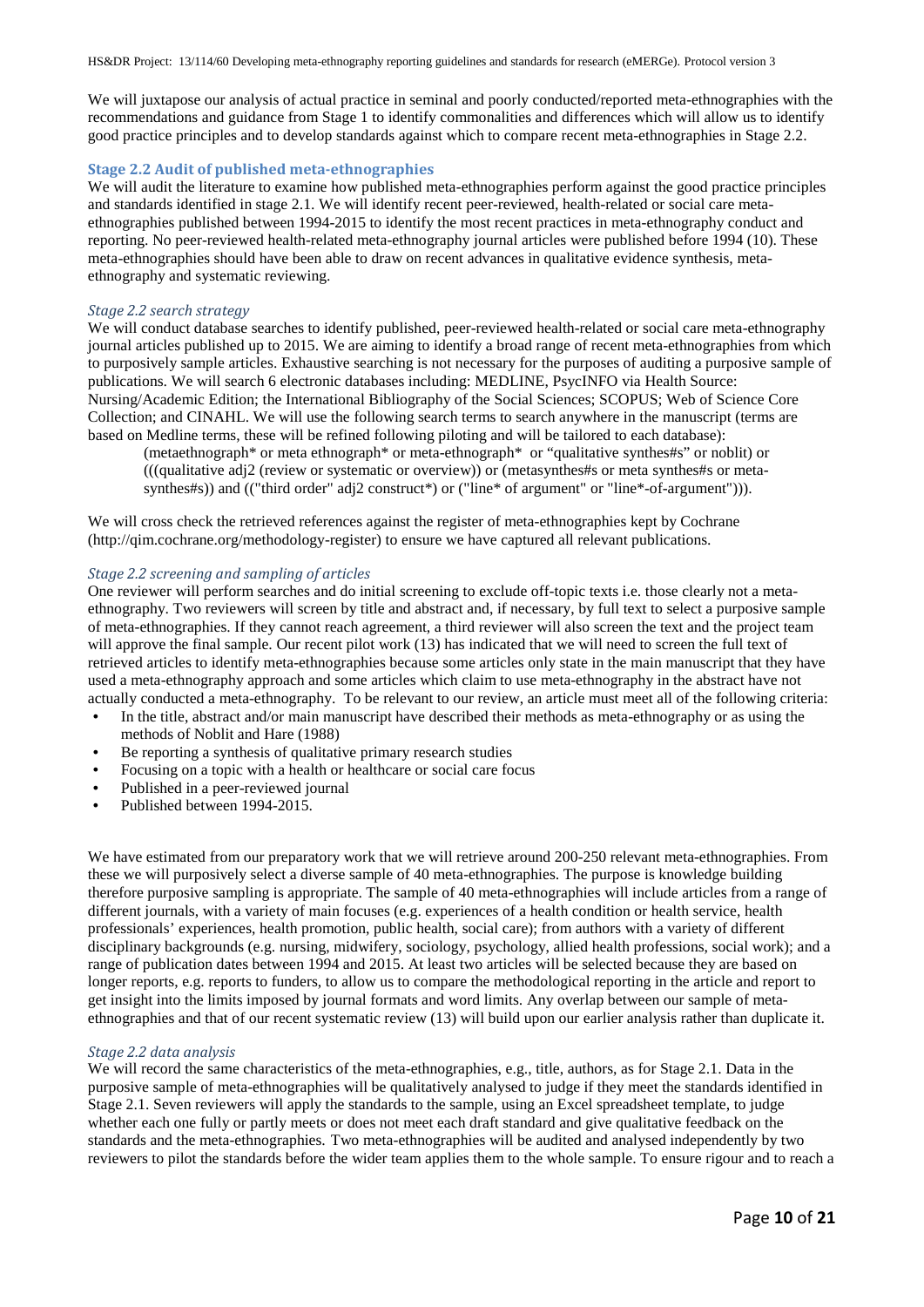richer interpretation, the reviewers will discuss similarities and differences in their audit findings and interpretation and the analysis will be discussed by the wider project team as it progresses.

In order to further refine the draft standards the audit will focus on the key tasks of judging their feasibility and comprehensibility and gathering qualitative feedback on the standards and on good and poor practice in the conduct and reporting of the meta-ethnographies. We will compare standards of conduct and reporting in recent meta-ethnographies to the good practice principles/standards to see whether and how they follow good practice, identify any additional good practices and examples of how the method has been further advanced e.g. in how the analysis processes are reported; identify barriers to quality reporting, e.g. abstract and manuscript word limit, journal reporting templates, how authors apportioned word limit; and common pitfalls, e.g. inappropriate application of meta-ethnography. We will use the findings to refine the descriptions of recommendations, guidance, good practice principles and standards and use these as the basis for drafting a list of potential reporting items and standards relevant to the conduct and reporting of a metaethnography which the expert and stakeholder panels will consider and rate in Stage 3.

Stage 2 outputs (combining findings from stages 1 and 2 and expert input) - these will be shared with and considered by the panels in Stage 3.1:

- a report and presentation describing the characteristics of meta-ethnography and the depth and type of reporting for phases 4-6 of meta-ethnography and provisional good practice principles in conducting and reporting meta-ethnography
- draft standards and items for the reporting guideline.

# **Stage 3. Agreeing guideline content [RQ 4]**

Recommended good practice in developing research reporting guidelines involves expert input and the use of expert consensus in agreeing their contents (33). This is the approach we will adopt. For further rigour and to ensure guidelines useful to the NHS and patients, we will include an extra element which other reporting guideline developers have not done, which is to include in the consensus process an equal proportion of other key stakeholders/potential users of metaethnographies including the public and patients, policy makers, clinical guideline developers, commissioners of metaethnographies, and clinicians. The Stage 3 research question is: what is the consensus of experts and other stakeholders on key standards and domains for reporting meta-ethnography in an abstract and main report/publication? Stage 3 has two parts:

- Stage 3.1. Online expert and stakeholder workshop to further develop and generate potential items for inclusion in the reporting guideline that will be subsequently rated in online Delphi studies.
- Stage 3.2. Two online Delphi studies to reach consensus on the items (generated in Stage 3.1) to be included in the reporting guidelines.

Stages 3.1 and 3.2 are described in depth below.

### **Stages 3.1 & 3.2. Sampling and Sample**

We will recruit two main groups of participants: (a) 45 academic experts and (b) 45 other key stakeholders who use synthesised evidence i.e. professional evidence users and patient and public representatives. Previous reporting guidelines have been successfully developed with a total of 30 participants (33).

#### *Academic experts*

We will purposively recruit an international, multi-disciplinary panel of 45 methodological experts in qualitative evidence synthesis and meta-ethnography via professional networks, inviting authors of key texts and asking experts to suggest participants ('snowballing'). We will email 65 experts to invite them to participate in both stages 3.1 and 3.2. We anticipate a recruitment rate of 70% (N=45) and attrition of 33% during stages 3.1 and 3.2 (based on recruitment rates for Delphi studies to develop other qualitative evidence synthesis guidelines (31,32)) giving a final sample of at least 30. An expert participant will be defined as an individual who meets at least one of these criteria:

- An academic with a reputation in qualitative evidence synthesis including, but not limited to, meta-ethnography
- Author of a meta-ethnography or a methodological text in qualitative evidence synthesis or meta-ethnography considered by peers to be seminal
- Experience of producing reporting guidelines for other qualitative evidence synthesis approaches
- Expertise in critical appraisal and evaluation of qualitative research studies
- Editors and editorial board members of journals that publish meta-ethnographies and qualitative evidence syntheses e.g. Qualitative Health Research, Social Science and Medicine, Health Services Research.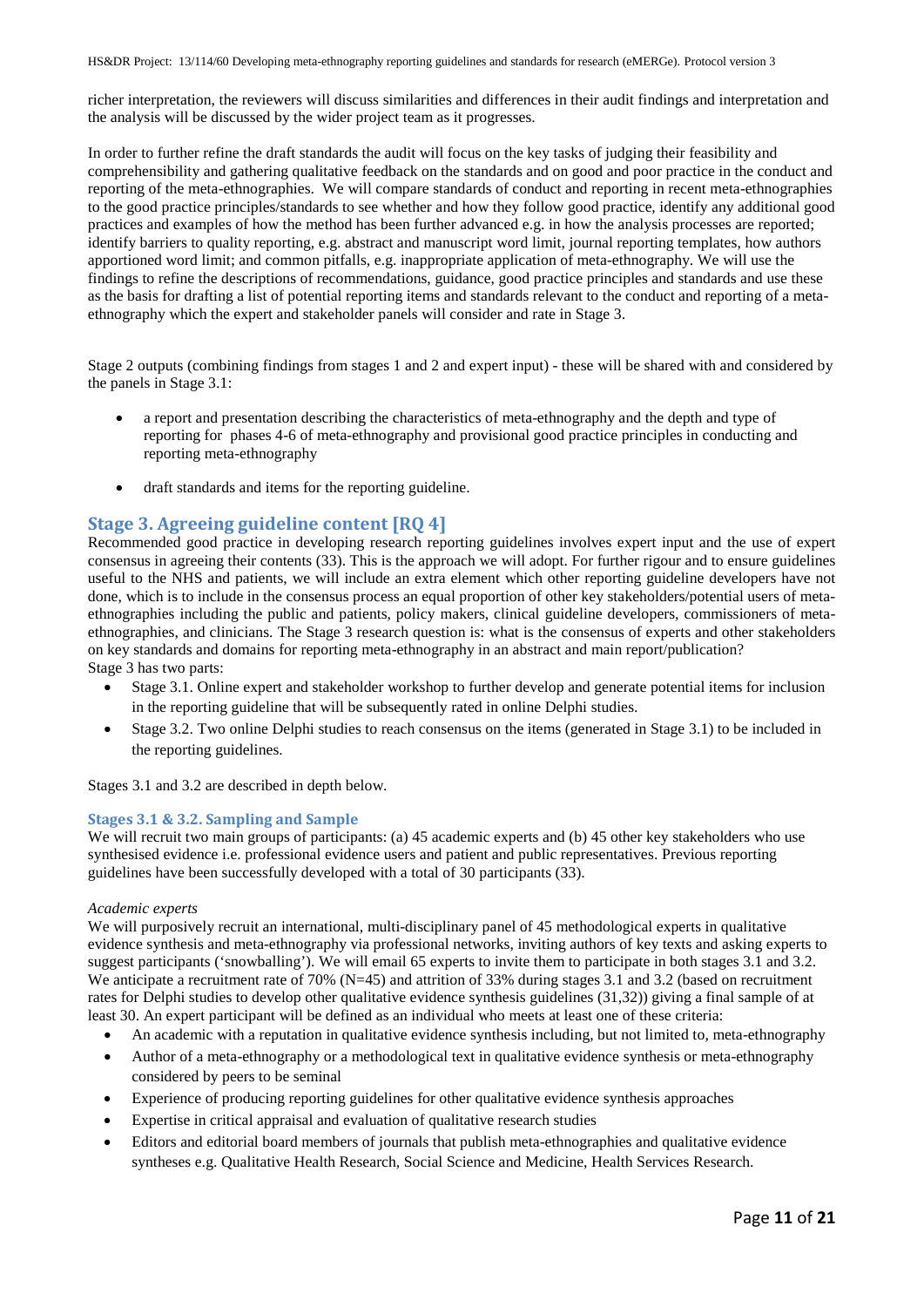### *Other key stakeholders*

We will purposively recruit a diverse UK sample of 45 key stakeholders including 22-23 public/patient representatives (aged ≥16) and 22-23 other stakeholders (potential professional users of qualitative evidence synthesis) to take part in the panel. Patient and public representatives: members of the public and patients and their representatives will be identified and invited through voluntary and patient organisations, such as the Scottish Health Council, Asthma UK, and Healthwatch and Public Involvement Association (HAPIA). Many of them will be recruited through adverts so we cannot specify the expected recruitment rate. Professional evidence users (e.g. clinical guideline developers, policy makers) will be identified through relevant organisations such as the Scottish Intercollegiate Guideline Network (SIGN), Healthcare Improvement Scotland (HIS), NICE, the Scottish Parliamentary Information Centre (SPICe), the International Guideline Network (G-I-N), and regional research offices through our existing networks. We do not intend to recruit patients and the public from outside the UK reflecting NIHR's focus on benefit to UK patients and health services. However, for an international perspective we will liaise with the Cochrane Consumer Network, with which we have links. By email, telephone and in person, we will approach 60 professionals to recruit 22-23 (anticipated recruitment rate of around 40%). We anticipate attrition of 33% during Stage 3 resulting in a final sample of at least 30 key stakeholders (in addition to the academic participants). For all types of stakeholders we will also draw on our existing contacts and networks, our advisory group's networks, 'snowballing' and on adverts to recruit participants.

Participants should meet at least one of these criteria:

- Works for a government or non-government organisation that uses synthesised evidence on health/social care, or develops or disseminates evidence-based health/social care guidance and advice
- Commissions qualitative evidence syntheses
- Works in a role related to use of research evidence for health/social care policy or practice
- Clinical guideline developer
- Distils evidence for policy makers
- Health or social care policy maker
- Uses synthesised evidence or synthesises evidence in a professional non-academic capacity
- A member of the public or a patient or informal carer with an interest in health or social care research evidence or who is a lay member of a clinical guideline development and funding panel.

#### **Stage 3.1. Online workshop**

In an online workshop lasting 3-4 hours, we will interact with the panels of experts and other stakeholders to discuss good and best practice and to further develop the draft standards and items for the reporting guidelines and agree their wording. A single rather than multiple workshops has the benefit of letting all participants hear and respond to all the other participants' views. However, if necessary, we will run two similar workshops in order to accommodate panel members based in different time zones. We have selected an online format for inclusivity of participants, efficiency and economy – this avoids the need for the international panels to travel to a face-to-face meeting in the UK (which could discourage international participation), should make scheduling of the meeting easier, and reduces financial costs significantly. We have experience of running online seminars.

### *Procedure*

This workshop will underpin the reporting guideline development and ensure that the panels have up-to-date knowledge about meta-ethnography and the quality of its reporting. This is an online equivalent to the face-to-face expert meeting recommended for reporting guideline development (33), however our approach differs because we are including a broad range of stakeholders including patients and the public, not just academic experts. We anticipate that only 40-50% of the 90 panel members will be available to participate on the day.

From Stages 1 and 2's findings we will present relevant background information on qualitative evidence synthesis and the characteristics of meta-ethnography; a summary of evidence on meta-ethnography guidance, practice and reporting; and suggest specific reporting guideline standards and items that are being proposed for rating in the Delphi studies along with relevant empirical evidence and justification.

### *Data collection and analysis*

Presentations will be followed by open debate, questions, brainstorm, exchanges of views and knowledge, and discussion (33) and we will explore the definition of a meta-ethnography, how close standards and items are to best practice and whether further improvement is needed. We will solicit comments on the utility of meta-ethnography reports for improving clinical practice and intervention implementation from other stakeholders. Participants will have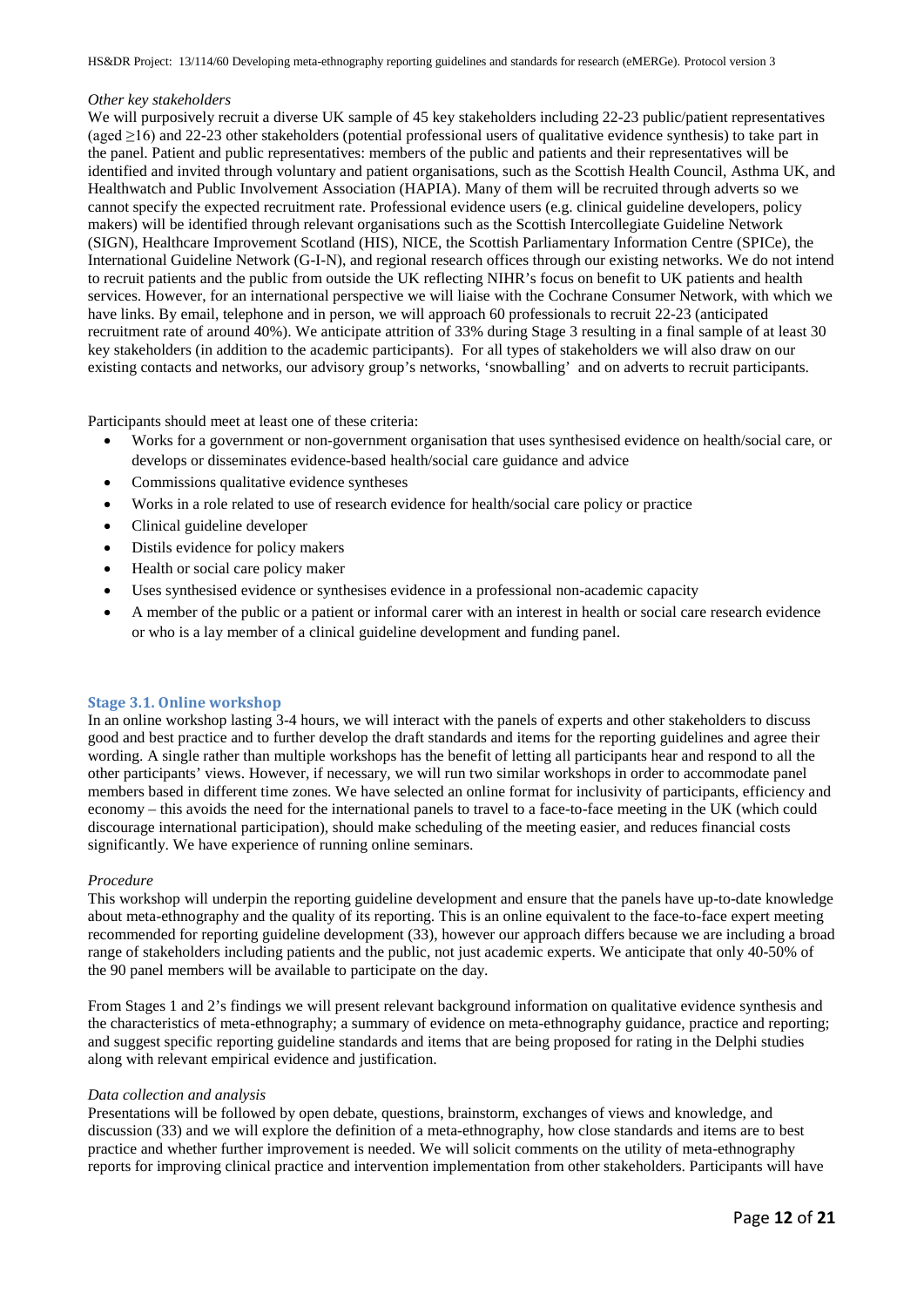the opportunity to suggest further guideline standards and items for inclusion in the Delphi studies, identify and combine duplicative standards/items, and revise the wording of items.

Two members of the project team will take turns to take detailed minutes of the workshop discussions and with participant consent we will also audio-record the meeting as a back-up. We will systematically record and thematically analyse panel members' feedback on the proposed guideline standards and items, noting if they are an academic expert or other stakeholder. We will create a summary of issues, topics and themes structured according to the seven key phases in meta-ethnography conduct and a list of standards and items for potential inclusion in the reporting guideline to be taken forward to the online Delphi studies. This list will be circulated to the panels prior to the start of the Delphi to agree and finalise wording of items. After conduct and analysis of the workshop we will discuss the findings with Professor Noblit so that he can inform, challenge and/or ratify our findings.

#### **Stage 3.2. Online Delphi studies.**

Delphi is a group consensus-reaching method, originally developed by the RAND Corporation in the 1950s (36), that presents questionnaires in a series of rounds, each one based on feedback from respondents' responses to the previous version of the questionnaire (37). The Delphi study method has been used extensively in healthcare research and in guideline development (38-40). A key advantage of the Delphi method is that the anonymity of participants' responses avoids peer-group pressure to conform to the majority view (which can happen with other consensus approaches –such as the nominal group technique and consensus conferences) so it encourages honest, unbiased opinions. Also it does not require face-to-face interaction which would be challenging with a geographically-spread panel. The aim of these Delphi studies is to achieve expert and/or key stakeholder consensus on the content of the reporting guidelines. The studies will determine what are the most important items to include in a reporting guideline covering the abstract and main manuscript.

#### *Sample and sampling*

See pages 11-12 for details of the expert and stakeholder panels. We anticipate that 30 out of 45 (60/90 overall) participants will complete all rounds in each Delphi, a sample comparable to published Delphi studies. If more participants complete, the online administration results in minimal extra work.

#### *Procedure*

We will run two separate but related Delphi studies in parallel - one for academic experts and one for other stakeholders. By carrying out two separate studies, we will ensure that we can differentiate between and so represent both groups' views, so that items of importance to both groups will be included in the guidelines. If we ran only one Delphi study we would be unable to discern which type of participant made up the majority vote for any item, e.g. an overall majority (dominated by academics) may have voted against including an item, but most other stakeholders might have voted to include the item. Having two Delphi studies also lets participants in each panel compare their own response to that of their peers when deciding whether to revise their previous responses. The two Delphi studies will involve participants rating the same guideline items and the procedure of the Delphi studies will be exactly the same for each participant group**.**

We will use a web-based platform developed at the University of Stirling by co-applicant ED and researcher KS specifically for online Delphi studies. The platform is not profit making, there is no charge to use it, and there are no plans to commercialise it - costs are solely for set-up/administration of the studies. It has been piloted for acceptability and usability and successfully used in previous Delphi studies (41,42). This web-based platform has efficiency and economic advantages over standard Delphi study methods: its combination of automatic reminders, collation, analysis and feedback functions cannot be found in other generic electronic survey tools (such as Survey Monkey) and it considerably increases efficiency by reducing the administration and manual analysis that is normally required between Delphi study rounds. Rates of study participation are comparable to paper-based administration methods (41).

The researcher will send each potential participant an email inviting them to participate in the study. This will include the Delphi platform web address, and a password and unique identifier to use to log in to the website. Upon logging in, the participant is presented with the questionnaire and, if they are returning to the site, the values they have already entered. When participants log into the website to start rounds 2 and 3 they see the same items they rated in the previous round plus any additional items subsequently suggested by participants and get feedback on the previous round: they see the most popular response, their own previous response, and the relative frequency of responses for each item. Participants can save their responses during each round, enabling them to complete the questionnaire in more than one sitting.

The Delphi platform enables data between rounds to be presented to participants visually in the form of a colour histogram or 'heat map' (see [Figure 4\)](#page-13-0), overcoming some of the known limitations of using measures of central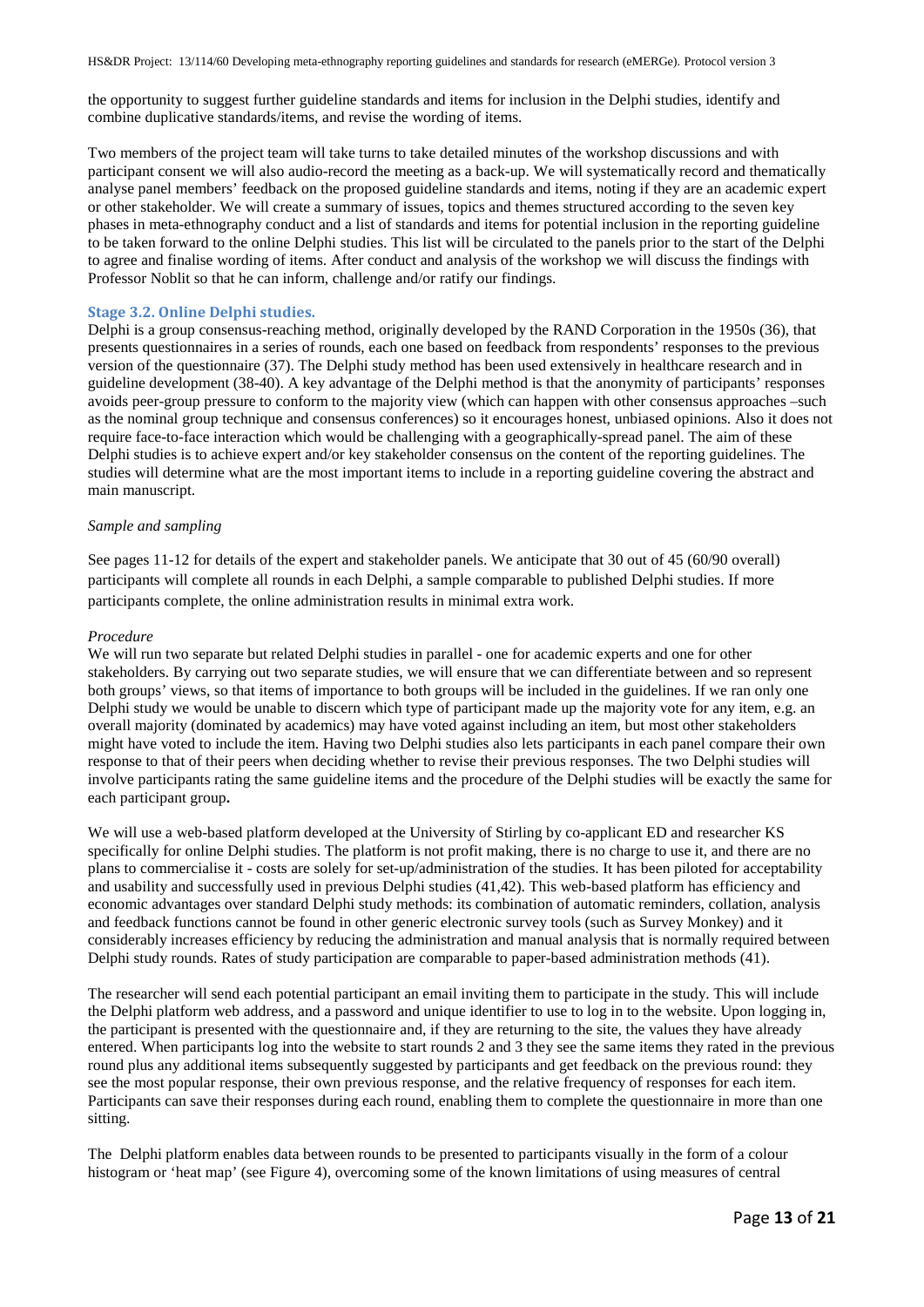tendency (43) when feeding back results to participants (e.g. when the median score disguises that consensus is polarised). The histogram for each item presents participants with information on their own response choice in the previous round, the frequency with which each of the four responses was chosen by the whole panel in the previous round (the depth of colour super-imposed on the response scale indicates relative frequency), and the choice that they have made in the current round. This enables participants to easily compare their responses to the consensus in the previous round and to then either confirm or update their response[. Figure 4](#page-13-0) gives an example histogram showing the frequency with which each of the four responses was chosen in a previous round (the darker the shade of green, the greater the number who selected that response; the lighter the shade of green, the fewer the number). The grey circle shows the choice that the current participant made in the previous round and the green circle shows the choice that they have made in the current round (in round one each box is white because no previous selections have been made).

#### <span id="page-13-0"></span>**Figure 4. An example from the Delphi website of a colour histogram of previous responses.**



#### *Data collection*

Data collection will take 12 weeks in total and takes place over three rounds (each lasting four weeks). Having three rounds avoids excessive participant fatigue and maximizes the potential to reach consensus amongst participants (43). Electronic reminders will be sent automatically to participants two weeks after the commencement of each round, and also shortly before the end of the round to individuals who have not yet completed the round. These reminders state the final date by which the current round must be completed.

In each round a set of provisional items (agreed in Stage 3.1) will be presented on the Delphi website. Each participant will be asked to rate how much they agree (on a four- point Likert-type scale 1= very unimportant, 4=very important) that the item should appear in the guideline (the item's importance). Participants will have the option to state that they have no expertise related to any item listed. Participants will have the option to add items which they consider important in round 2 that are not already listed in round 1. Having a four-point scale will allow us to differentiate sufficiently between items in order to identify which are the most important to include in the guideline. Also, by not having a midpoint on the scale, we avoid the situation where a panel reaches a consensus at a mid-point on a scale of 'neither important nor unimportant' which would mean that the item met neither the inclusion nor the exclusion criteria. Qualitative feedback on the guideline items will be collected including suggestions for additional guideline items.

#### *Data analysis*

Inter-round data analysis is completed automatically and fed back to participants during the subsequent round in the form of colour histograms (see [Figure 4\)](#page-13-0). Following completion of round three (the final round), we will prepare descriptive statistics of the ordinal data (frequencies/ percentage of responses) showing the level of consensus for each item for each study. We will have two final sets of consensus ratings from the two parallel Delphi studies. We will use non-parametric inferential statistics (the Wilcoxon Signed Ranks Test) to assess whether there is a statistically significant increase in consensus for item importance between rounds for each study. Items with a final consensus level of ≥70% (for very important/important response categories) in *either* of the Delphi studies (i.e. items considered important by a majority of *either* group) will appear in the guidelines (41,42). An item/standard will only be excluded from the guidelines if neither group rated it as important/very important. This means that as long as an item is considered important to include by ≥70% of participants in at least *one* of the participant groups then it will appear in the guidelines. Stage 3 output: We will produce the final version of the meta-ethnography reporting guideline standards and items (the 'guideline statement'). Final results will be fed back to the panels via email.

# **Stage 4. Develop explanatory document, NIHR report template and dissemination [RQs 1, 2, 3 & 4]**

We will produce a detailed explanatory document to accompany the guideline items drawing on findings from Stages 1-3. One of the purposes of the explanatory document is to explain to journal editors and authors the importance of following the guideline recommendations to encourage its use (33). The explanatory document will provide detailed rationales and evidence for all of the eMERGe guideline items and standards. For each item, the document will include (a) an example of good reporting from a published paper, and (b) the scientific background and rationale for including that information in a published article. The document will be published simultaneously along with the guideline items (the 'guideline statement'). We will circulate the document to the expert and stakeholder panels for comments and feedback prior to journal submission.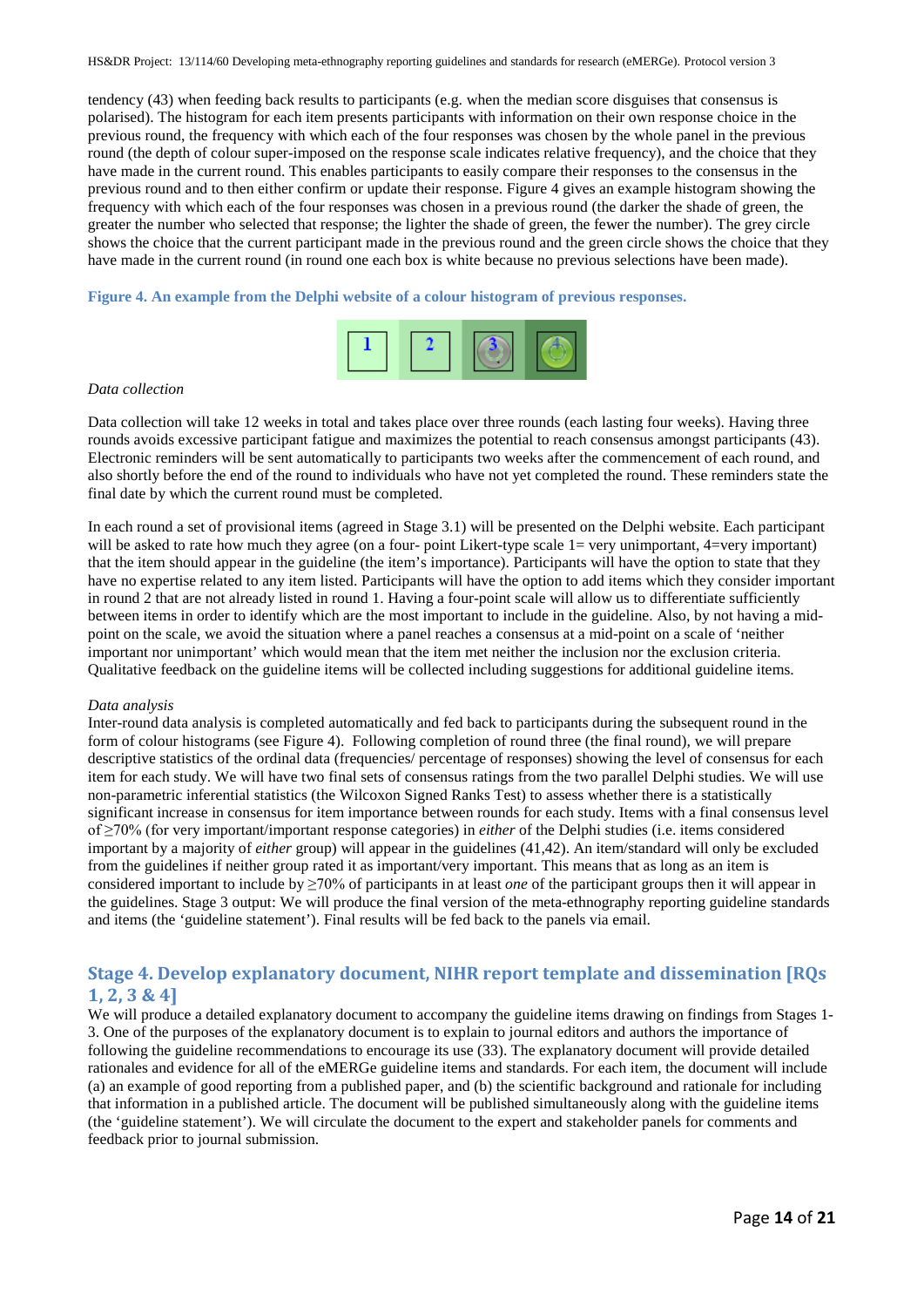We will promote guideline adoption by journals and NIHR. This will be facilitated by having journal editors on the expert panel. We will ask journal editors to make a clear statement of how the journal expects authors to use the guideline, what level of adherence is required, to consider asking authors to state how their article meets the guideline items and by asking peer-reviewers to use them as part of their review. We will ask journals to notify us when they endorse the reporting guideline to help us to document and track all endorsements.

Based on the contents of the reporting guidelines and explanatory document we will develop an NIHR report template for commissioned meta-ethnographies in consultation with NIHR staff. The current template for evidence syntheses and systematic reviews is designed for syntheses of quantitative studies such as systematic reviews of intervention effectiveness. We will also produce a range of other project outputs, described in more detail below.

Stage 4 output: a published eMERGe reporting guideline including a 'statement' and detailed explanatory document, an NIHR report template for meta-ethnographies, project report, journal articles, eMERGe guideline training materials, and dissemination workshop.

# **Dissemination and Projected Outputs Plan**

This study will develop reporting guidelines for meta-ethnographies and publish them in an open-access academic journal and create an NIHR template for meta-ethnography reports. We will publish a full report in the NIHR HS&DR Journal and at least 2 further journal articles.

Outputs: 1.eMERGe reporting guidelines consisting of a statement and an accompanying explanatory document (comparable to CONSORT, PRISMA or RAMESES) that make explicit the required depth and detail of reporting for meta-ethnography for use by researchers, research funders, journal editors, students and supervisors, and evidence users e.g. clinicians, policy makers. We will publish the guidelines in an open-access academic journal and ensure they are widely adopted for use by key journal editors, authors and peer-reviewers. 2. an NIHR report template for metaethnographies. 3. Peer-reviewed journal articles on: (a) the findings of the systematic review and audit of metaethnography practice; (b) the guideline development process. 4. Presentations of findings at conferences and training events. 5. A workshop for professional users of qualitative evidence syntheses. 6. Online training materials to support use of the reporting guidelines. (For details of 2-6, see dissemination section).

Dissemination of the study and its findings will be via: our host institutions' and partner patient and public involvement organisations' websites, social media and networks; the eMERGe project website and project advisory group; the EQUATOR (Enhancing the QUAlity and Transparency Of health Research) international network, the comprehensive online database of reporting guidelines; our links with the Cochrane Qualitative Research methods group (JN and our advisors Andrew Booth and Ruth Garside are members); the NMAHP RU Newsletter, sent to all NHS Boards in Scotland via the Directors of Nursing and Directors of Allied Health Professions; CHAIN (Contact, Help, Advice and Information Network) online network of 13,000+ practicing health care professionals, researchers and educators; JISCmail national academic mailing service; the Scottish School of Primary Care network; the Royal College of Nursing research bulletin; and qualitative research online forums; the International Guideline Network (G-I-N). We will negotiate to get the guidelines adopted by the editors of journals that publish meta-ethnographies who can request authors to comply with and peer reviewers consult the guidelines.

We will present findings at an international academic conference, the International Institute for Qualitative Methodology's Advances in Qualitative Methods conference (Canada); the international Health Services Research Evidence-based practice conference (UK) which has a policy and practitioner audience; and at the Royal Society for Public Health's Public Health International Conference (UK). We will offer to present the findings and guidelines at an established national course on qualitative evidence synthesis. We will run a workshop for policy makers and other professional users of health-related evidence syntheses such as NICE, the Cochrane collaboration, SPICe, Public Health England, the NHS Centre for Reviews and Dissemination, SIGN, and Healthcare Improvement Scotland. We will also produce online training resources and materials in the form of podcasts and PowerPoint presentations for researchers and other users in how to use the reporting guidelines.

# **Plan of Investigation and Timetable**

*Summary timetable* Total 24 months duration. Months 1-5. Stage 1. 5 months duration. Months 3-12. Stage 2. 9 months duration (with 2 month overlap with stage 1). Months 11-18. Stage 3. 7 months duration (with 1 month overlap with stage 2). Months 19-24. Stage 4. 6 months duration.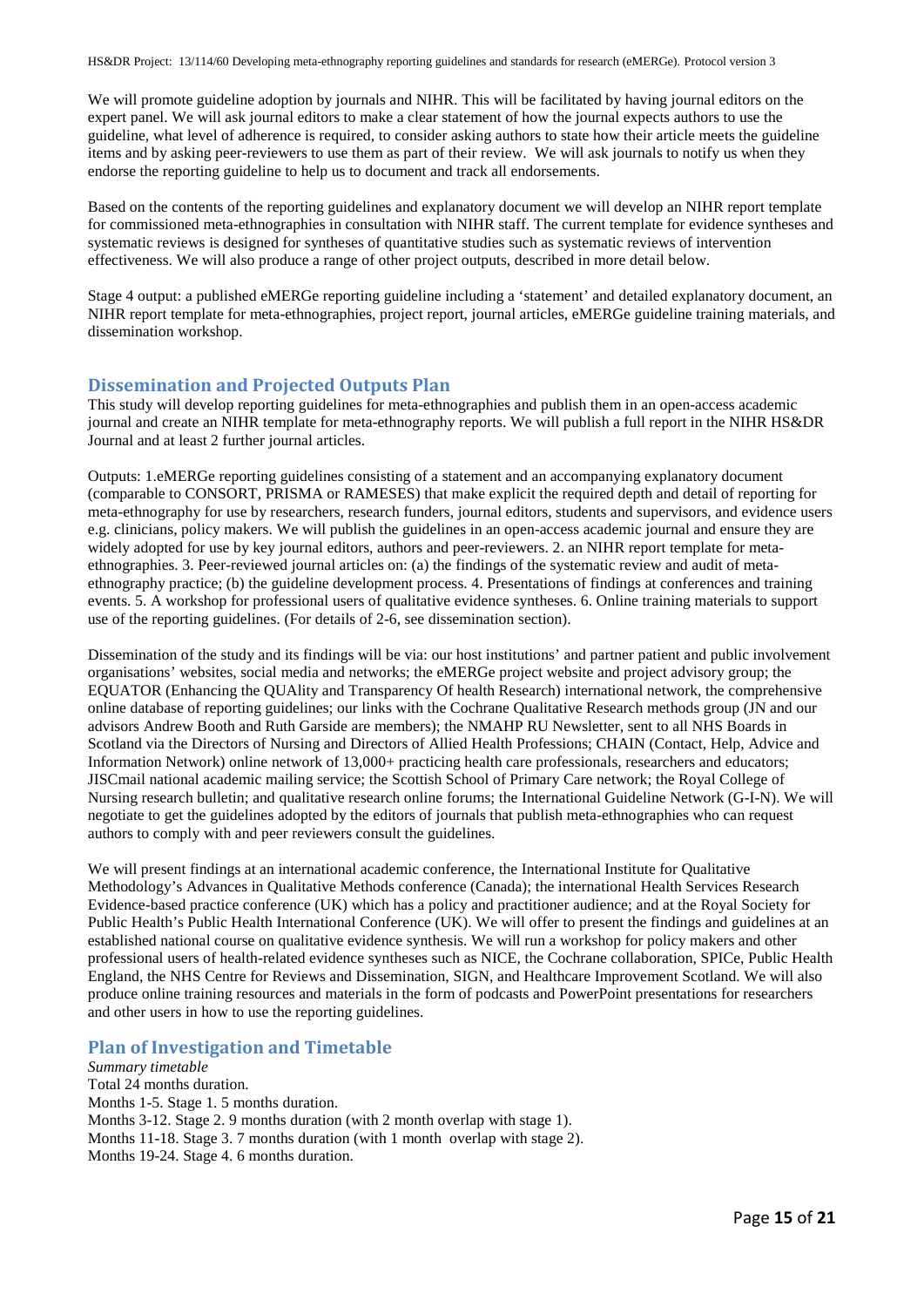*Detailed timetable* Month 0. Recruit research fellows. Ethical approval Months 1-2. Apply for ethical approval for Stage 3. Participant recruitment Months 2-11. Recruit panel members (experts and other stakeholders) for Stage 3 and set workshop date.

Stage 1. Identifying recommendations and guidance

Months 1-5. 5 months duration. Systematic scoping review of recommendations and guidance in conducting and reporting meta-ethnography.

Stage 2. Defining good practice principles and standards

Months 3-12. 9 months duration (with 2 month overlap with stage 1). Review and audit to examine reporting practice in published MEs.

Stage 3. Agreeing guideline content

Months 11-18. 7 months duration (with 1 month overlap with Stage 2). Online workshop and online Delphi consensus studies.

Month 12. Apply for substantial amendment to ethical approval for Stage 3 (to approve content for workshop and Delphi studies).

Stage 3.1. Online stakeholder workshop

Months 12-13. Prepare presentations of evidence and draft guideline items. Run online expert/stakeholder workshop and analyse data.

Stage 3.2. Online Delphi studies

Months 14-18. Prepare and run Delphi studies. Months 15-17. Online Delphi studies data collection phase. Month 18. Delphi final data analysis.

Stage 4. Develop guideline explanatory document, report template and dissemination

Months 9-24. Prepare publications including journal articles and conference presentations

Months 19-22. Develop, submit for publication and disseminate explanatory document to support guideline statement Months 22-23. Develop NIHR report template, develop training materials for eMERGe guideline use, workshop for professional users of evidence syntheses e.g. policy makers.

Months 22-24 - Prepare final report.

| <b>Month</b>      | $\overline{0}$ | $\mathbf{1}$ | $\overline{2}$ | $\overline{\mathbf{3}}$ | 4 |   |   | $\overline{7}$ | 8 | 9 |    |    | 12 | 13 |    | 15 | 16 | 17 |    |    | 20 |    |    | 23 |    |
|-------------------|----------------|--------------|----------------|-------------------------|---|---|---|----------------|---|---|----|----|----|----|----|----|----|----|----|----|----|----|----|----|----|
|                   |                |              |                |                         |   | 5 | 6 |                |   |   | 10 | 11 |    |    | 14 |    |    |    | 18 | 19 |    | 21 | 22 |    | 24 |
| Appoint research  |                |              |                |                         |   |   |   |                |   |   |    |    |    |    |    |    |    |    |    |    |    |    |    |    |    |
| fellows           |                |              |                |                         |   |   |   |                |   |   |    |    |    |    |    |    |    |    |    |    |    |    |    |    |    |
| Apply for ethical |                |              |                |                         |   |   |   |                |   |   |    |    |    |    |    |    |    |    |    |    |    |    |    |    |    |
| approvals for     |                |              |                |                         |   |   |   |                |   |   |    |    |    |    |    |    |    |    |    |    |    |    |    |    |    |
| Stage 3           |                |              |                |                         |   |   |   |                |   |   |    |    |    |    |    |    |    |    |    |    |    |    |    |    |    |
| <b>Stage 1</b>    |                |              |                |                         |   |   |   |                |   |   |    |    |    |    |    |    |    |    |    |    |    |    |    |    |    |
| <b>Stage 2</b>    |                |              |                |                         |   |   |   |                |   |   |    |    |    |    |    |    |    |    |    |    |    |    |    |    |    |
| Ethics            |                |              |                |                         |   |   |   |                |   |   |    |    |    |    |    |    |    |    |    |    |    |    |    |    |    |
| amendment         |                |              |                |                         |   |   |   |                |   |   |    |    |    |    |    |    |    |    |    |    |    |    |    |    |    |
| Recruit panel     |                |              |                |                         |   |   |   |                |   |   |    |    |    |    |    |    |    |    |    |    |    |    |    |    |    |
| members           |                |              |                |                         |   |   |   |                |   |   |    |    |    |    |    |    |    |    |    |    |    |    |    |    |    |
| Stage 3           |                |              |                |                         |   |   |   |                |   |   |    |    |    |    |    |    |    |    |    |    |    |    |    |    |    |
| 3.1 Prepare &     |                |              |                |                         |   |   |   |                |   |   |    |    |    |    |    |    |    |    |    |    |    |    |    |    |    |
| run workshop      |                |              |                |                         |   |   |   |                |   |   |    |    |    |    |    |    |    |    |    |    |    |    |    |    |    |
| 3.1 Analyse data  |                |              |                |                         |   |   |   |                |   |   |    |    |    |    |    |    |    |    |    |    |    |    |    |    |    |
| & draft items for |                |              |                |                         |   |   |   |                |   |   |    |    |    |    |    |    |    |    |    |    |    |    |    |    |    |
| Delphi            |                |              |                |                         |   |   |   |                |   |   |    |    |    |    |    |    |    |    |    |    |    |    |    |    |    |
| 3.2. Run Delphi   |                |              |                |                         |   |   |   |                |   |   |    |    |    |    |    |    |    |    |    |    |    |    |    |    |    |
| studies           |                |              |                |                         |   |   |   |                |   |   |    |    |    |    |    |    |    |    |    |    |    |    |    |    |    |

#### **Table 1. Detailed eMERGe project timetable**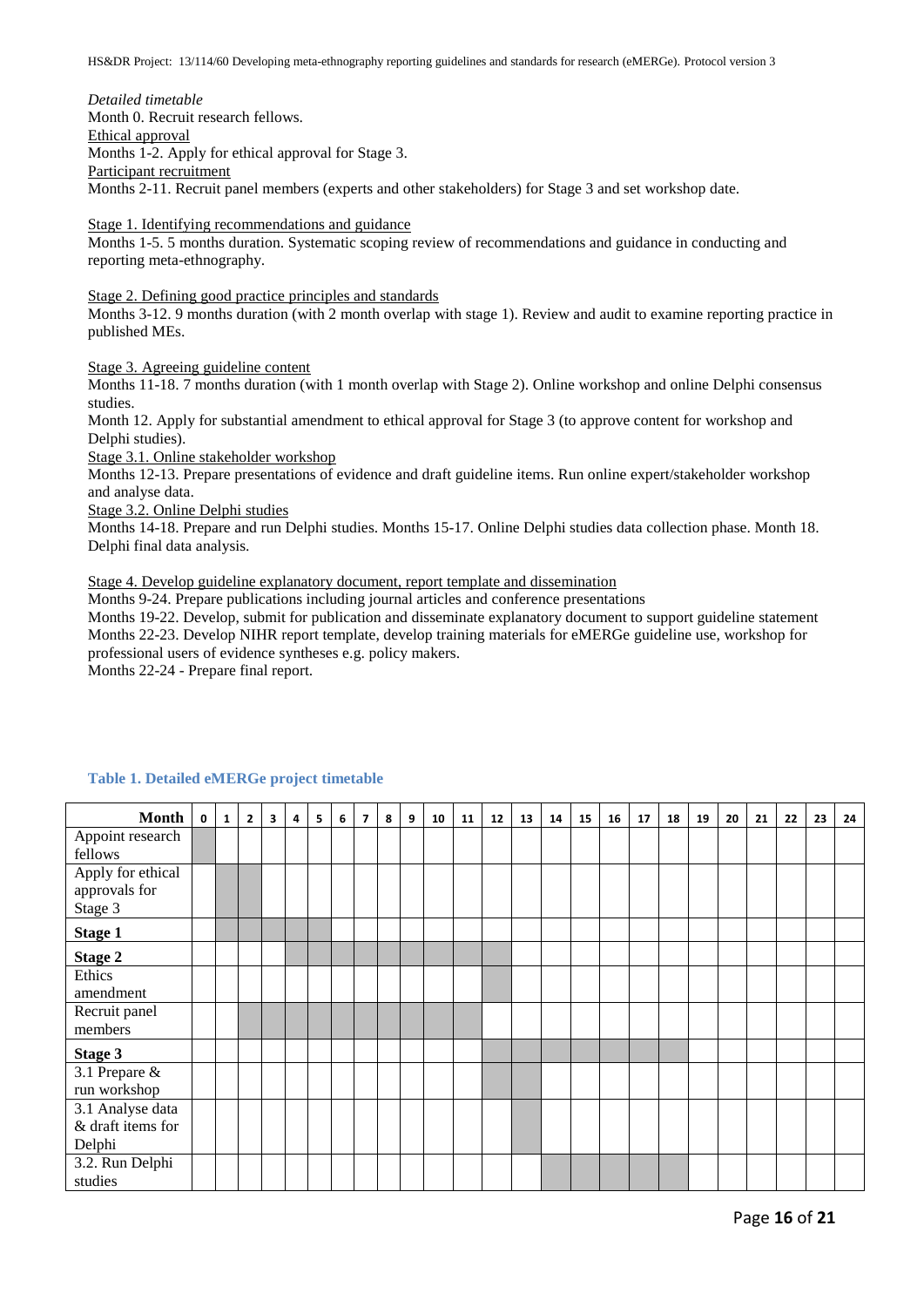| 3.2. Delphi<br>studies data<br>collection |  |  |  |  |  |  |  |  |  |  |  |  |
|-------------------------------------------|--|--|--|--|--|--|--|--|--|--|--|--|
| 3.2. Delphi final<br>analysis             |  |  |  |  |  |  |  |  |  |  |  |  |
| <b>Stage 4</b>                            |  |  |  |  |  |  |  |  |  |  |  |  |
| Develop                                   |  |  |  |  |  |  |  |  |  |  |  |  |
| explanatory                               |  |  |  |  |  |  |  |  |  |  |  |  |
| document                                  |  |  |  |  |  |  |  |  |  |  |  |  |
| Develop NIHR                              |  |  |  |  |  |  |  |  |  |  |  |  |
| report template                           |  |  |  |  |  |  |  |  |  |  |  |  |
| Develop training                          |  |  |  |  |  |  |  |  |  |  |  |  |
| materials                                 |  |  |  |  |  |  |  |  |  |  |  |  |
| Dissemination                             |  |  |  |  |  |  |  |  |  |  |  |  |
| workshop                                  |  |  |  |  |  |  |  |  |  |  |  |  |
| <b>Prepare</b>                            |  |  |  |  |  |  |  |  |  |  |  |  |
| publications &                            |  |  |  |  |  |  |  |  |  |  |  |  |
| conference                                |  |  |  |  |  |  |  |  |  |  |  |  |
| presentations                             |  |  |  |  |  |  |  |  |  |  |  |  |
| Prepare final                             |  |  |  |  |  |  |  |  |  |  |  |  |
| report                                    |  |  |  |  |  |  |  |  |  |  |  |  |

# **Project Management**

The study will be sponsored by the University of Stirling. EF (chief investigator) will maintain oversight of the whole study. A study management group, including all study co-applicants and the research fellows and chaired by the CI (EF), will oversee the study. The study management group will meet on 12 occasions, i.e. every two months, in 8 faceto-face and 4 conference call meetings. Interim Skype meetings of the study management group will be held as necessary during crucial phases of the study e.g. when producing output from each stage of the study. In addition, the CI will meet with the co-applicant leading the current stage of the project and the research fellows weekly to monitor study progress. We have been awarded DECIPHer affiliated status and will report our performance and impact to them annually.

Two experienced research fellows will be employed half-time for 24 months to undertake the day-to-day tasks involved in conducting the study. They will both be based at the University of Stirling, their working hours will overlap for ease of co-working, and both will be line managed by the CI.

We have several objective measures of success within the project lifetime, e.g. publication of the guidelines in a peerreviewed journal; NIHR's acceptance of a meta-ethnography reporting template; journal endorsement of the guidelines; and the ability to recruit to and so run the dissemination workshop for professionals. We will comply with NIHR requirements for 6-monthly progress reports and report performance/ impact annually to DECIPHer (Development and Evaluation of Complex Interventions for Public Health Improvement) to which we have affiliated status. In the interim the research team will monitor budgets and progress supported by our institutions.

The Project Advisory Group, for which we have already recruited 18 eminent academics with QES expertise, up to six patients/members of the public (three already recruited) and in addition patient/public representatives including agreed representatives from Asthma UK (Scotland), Healthwatch and Public Involvement Association (HAPIA), the Scottish Health Council, and other stakeholders including agreed representatives from The Scottish Parliament Information Centre (SPICe) and Healthcare Improvement Scotland, will hold two independently chaired meetings with the research team over 24 months. There are 3 key areas the PAG will advise on: (1) methodological issues, (2) study conduct, (3) project dissemination. The chair will be a person independent from the co-applicants and their institutions with the necessary skills to act as chairperson. The proposed monitoring will ensure that a high quality study is delivered on time and within budget.

Currently a third (6/18) of our expert advisors are from outside the UK including Canada, Norway, Belgium, Australia, and the USA. We will continue to recruit and ensure we have wide international representation. We will also use the Cochrane Qualitative and Implementation Methods Group's (applicant JN is co-convenor) JISCMail list of methodologists globally to check international relevance of our findings.

### **Ethical Issues**

Stages 1 and 2 of the study are deemed exempt from the need for ethical approval (personal communication J Evans 3.3.15, School of Health Sciences Research Ethics Committee, University of Stirling). There are ethical issues relating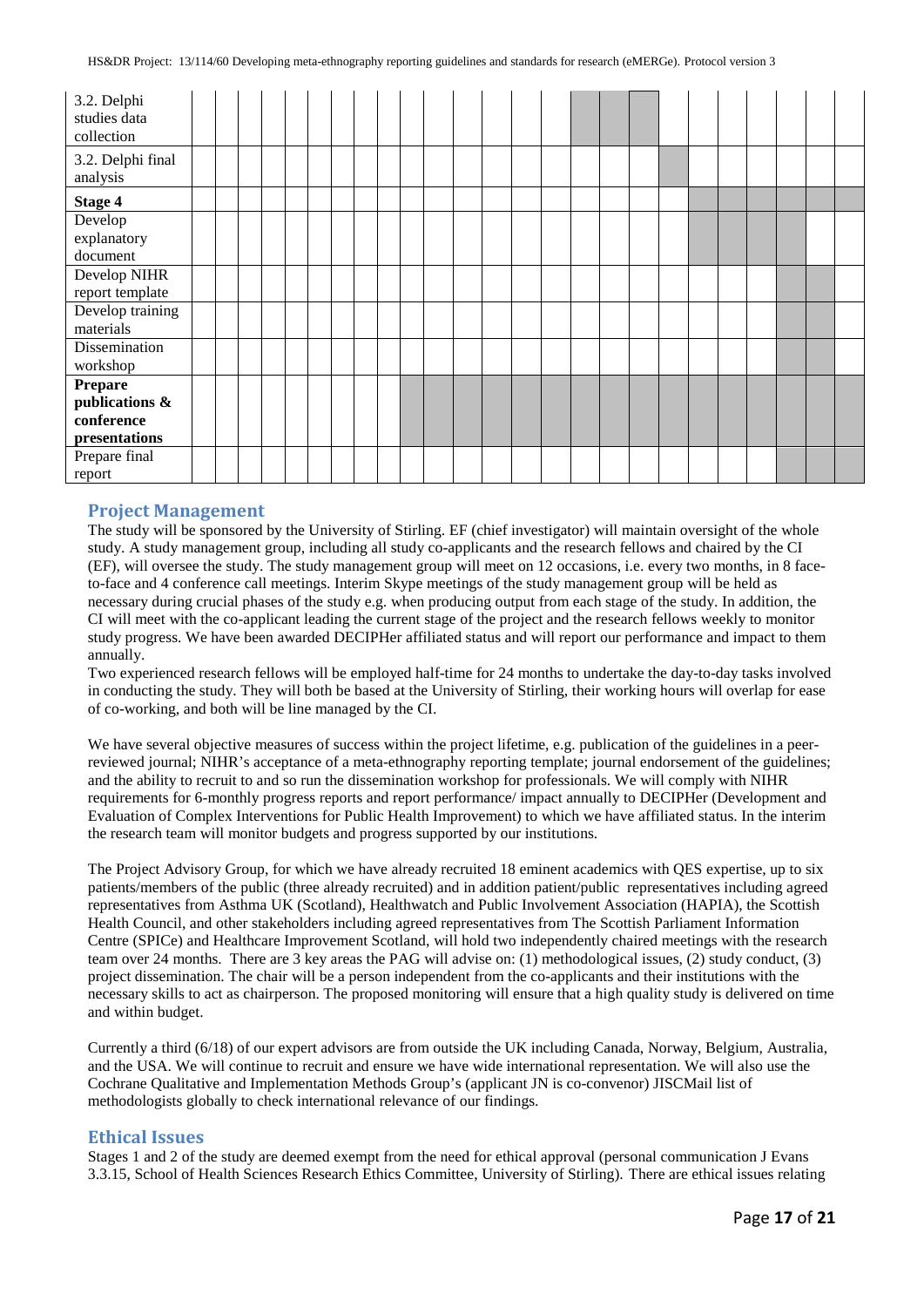to stage 3 of the study - the consensus study involving a workshop and Delphi studies - which involves three main types of participants: expert academics, lay people including patients, and other stakeholders who use evidence syntheses in a professional capacity. Invitations to participate will be sent via email and through patient organisations. We will provide all potential participants with a letter of invitation, a study information sheet and give them the opportunity to ask us questions about the study before they decide to take part or not. Participation in the online workshop and Delphi studies will be taken as participants' implicit consent. Participants will be told in the information sheet and verbally at the start of the workshop that we will audio-record the workshop and might use anonymised verbatim quotations in project publications (unless they prefer to be identified), and that they can choose not to participate if they do not want to be recorded. Participants will be told that they can retract their contributions to the workshop and that they can withdraw from the study at any time and that this will not affect their work or health care. We will agree with participants at the outset how their intellectual contribution to the research will be recognised in project outputs such as publications.

It is unlikely that the research topic will cause emotional distress to participants or researchers. There is a slight possibility that participants and researchers with experience of a health issue might become upset if the research causes them to reflect on any of their experiences related to use of research evidence that had been upsetting. We will provide participants with a list of potential sources of support and offer them the option to take a break from or discontinue their participation. Researchers will receive regular supervision and debrief sessions.

Lay participants will also be offered reimbursement for their time in line with INVOLVE good practice guidance. We will seek ethical review for stage 3 - the consensus study involving a workshop and Delphi studies - from The School Research Ethics Committee in the School of Health Sciences at the University of Stirling. We will apply for this following the project start date during Stage 1 of the project. We will then apply for an amendment to our ethics application after Stage 2 once we have developed the draft guideline standards and items to be considered and rated by participants during the Delphi consensus studies.

# **Patient and Public Involvement**

**Aims of active involvement in the project**: to ensure that the eMERGe reporting guidelines are relevant, accessible and useful to all key stakeholders including patients and the public.

**Description of patients, carers and the public to be involved**: We will recruit patients, carers, and members of the public aged ≥16 who have an interest in health or social care research evidence or who are lay members of clinical guideline or funder panels and their representatives from non-government organisations (NGOs) that use synthesised evidence on health/social care, or develop or disseminate evidence-based health and/or social care guidance and advice. We have already recruited one member of the public and two patients and professional patient representatives from the Healthwatch and Public Involvement Association, Asthma UK (Scotland), and the Scottish Health Council to be members of our project advisory group (PAG).

**Methods of involvement**: patients, carers, the public and their representatives from NGOs will be members of our PAG which will meet twice and also communicate and give feedback on specific issues via email in the interim. We have already recruited 5 such individuals (details above) and intend to recruit a further 3 to 4 individuals. Twenty-three carers, patients, the public and their representatives from NGOs will also be invited to be research participants in Stage 3 to agree the reporting guideline contents taking part in an online workshop and Delphi consensus study. Training will be provided to enable their full participation.

# **Roles and Responsibilities of Project Team**

Our multi-disciplinary research team, which has a history of prior successful collaboration, has extensive expertise and in-depth understanding of qualitative evidence synthesis and meta-ethnography (JN, NR, RJ, EF), Cochrane systematic reviews (JN, RJ, RT), non-Cochrane systematic reviews (EF, NR, MM, ED), consensus methods (ED), qualitative methods (EF, MM, JN, RJ, NR), quantitative methods (EF, ED, MM), and project management (all). We have backgrounds in social science (EF, MM), health professions (NR, JN, RJ, ED), information science (RT), and health services research (all). The team of competent, credible experts is experienced in conducting large-scale research studies using mixed research methods. Our combination of skills, expertise and our professional networks will enable us to deliver this mixed methods project to develop accessible, relevant and usable meta-ethnography reporting guidelines for international use. We are capable of delivering a robust methodology, making decisions on contentious issues regarding the development of reporting guidelines, and complex analysis related to the advanced qualitative method of meta-ethnography. Having such a project team (as well as involvement of key stakeholders) when developing reporting guidelines is key to ensuring the guidelines are accepted, endorsed and implemented by direct end users. Incorporating a range of different methodological perspectives amongst co-applicants (and a variety of other stakeholders) from the project outset will maximise the likelihood that the guidelines will be adopted, rather than contested, by all sections of the typically divided qualitative evidence synthesis community.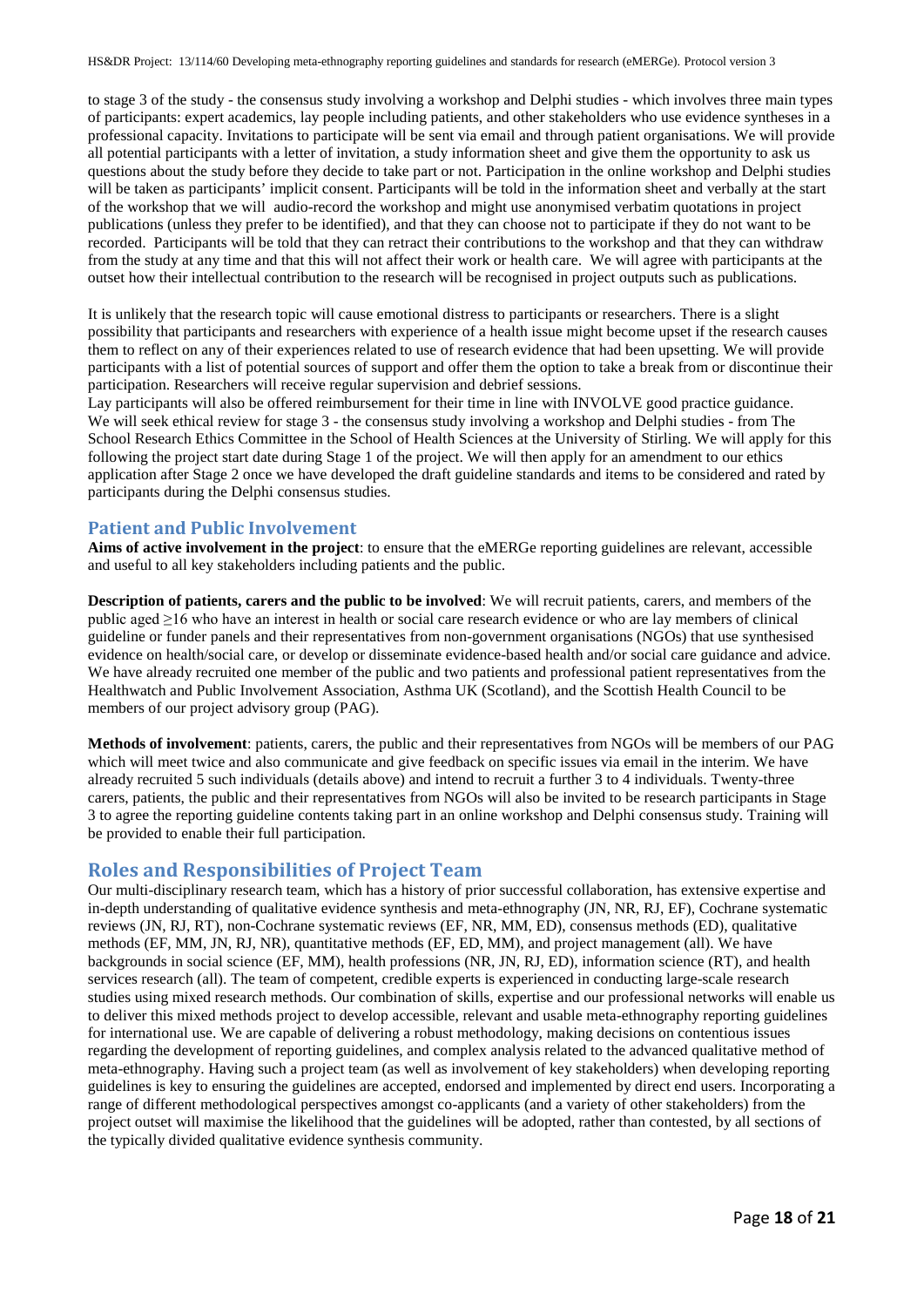Emma France: CI. Academic and commercial project management skills; meta-ethnography, non-Cochrane systematic review and mixed method study expertise; skills in qualitative and quantitative research methods. Responsibilities: overall project management and administration, manage research team including two research fellows (RFs), lead Stages 1, 3.1 and 4, assist with recruitment of research participants for Stages 2 and 3 and project advisors, co-analyse publications for Stages 1 and 2, develop draft guideline items for Stage 3, overall responsibility for project outputs, present at conferences.

Nicola Ring: conducts and teaches QES, co-authored a Health Technology Assessment (HTA) report on QES methods (23), experience of SIGN guideline development and implementation, expertise in auditing against standards (key to the Stage 2.2 audit) and in linguistic analysis critical for a nuanced understanding of the meta-ethnography literature (in Stages 1 and 2) in which there is currently no agreed shared terminology. Responsibilities: lead Stage 2 and analyse and interpret data in Stages 1 and 2; produce and deliver project training materials for academic use of eMERGe guidelines and for lay project advisors in understanding academic research (e.g. qualitative research, systematic reviews), the role of advisors and how to participate in PAG meetings.

Jane Noyes : specialises in evidence synthesis and methodology and methods development and evaluation, co-chair of Cochrane Methods Executive, lead convenor of Cochrane Qualitative and Implementation Methods group, major publisher of meta-ethnographies as editor of Journal of Advanced Nursing, member of international collaboration to synthesise evidence to inform the WHO global guideline on task shifting [http://optimizeMNH.org,](http://optimizemnh.org/) member of NICE methodological hub consortium, contributor of synthesised evidence for two NICE guidelines. Developed consolidated criteria for reporting qualitative research (COREQ). Co-facilitates an internationally-recognised QES course (ESQUIRE) that features meta-ethnography. Responsibilities: specialist methodological input to analysis and interpretation in Stages 1, 2 and 4 crucial for analysing the complex meta-ethnography approach, assist with identifying and approaching expert participants for Stages 2 and 3, assist with promotion of guidelines to journals through her professional networks.

Ruth Jepson: previous Cochrane Collaboration systematic reviewer of intervention effectiveness, conducts and teaches QES, co-authored a HTA report on QES methods (23). Her expertise in quantitative reviews will ensure we consider the full range of alternative views and procedures (quantitative as well as qualitative) for literature identification and searching in the guidelines. Her QES teaching expertise is key to producing effective eMERGe guideline training materials. Responsibilities: text screening, data analysis and interpretation in Stages 1 and 2, contribute to Stage 3.1 online workshop, produce and co-deliver project training materials on the Delphi and how to participate in it, for qualitative synthesis course about the eMERGe guidelines and for dissemination workshop for professional end users of the guidelines e.g. policy makers.

Ruth Turley: systematic reviewer in SURE (Support Unit for Research Evidence) and DECIPHer (Development and Evaluation of Complex Interventions for Public Health Improvement), searching co-ordinator for Cochrane Public Health Group, lead/contributor of QES to three NICE guidelines. RT is an information searching expert so will ensure all relevant literature sources are identified in Stages 1 and 2. Responsibilities: advise on and oversee design and conduct of Stage 1 and 2 literature search strategies to support RFs.

Margaret Maxwell: highly experienced qualitative researcher and project manager of mixed methods studies, experience of conducting systematic reviews including realist synthesis, previous member of SIGN guideline development group. Responsibilities: support and mentor EF in her role as CI, contribute qualitative and project management expertise to all stages, contribute to analysis of Delphi quantitative data.

Edward Duncan: expertise in Delphi technique and mixed methods studies, developed web-based platform for bespoke online Delphi studies. Responsibilities: assist and advise on preparation of draft reporting guideline items for Stage 3, oversee and advise on and analyse Stage 3 workshop and Delphi studies.

All co-applicants will attend project meetings, contribute to all project outputs including reporting guidelines and explanatory document, NIHR report template and to dissemination including conference presentations, training materials for guideline use and journal articles.

Kevin Swingler, Computer Scientist, University of Stirling: administer and maintain Delphi website and studies for 5 months - set up the studies e.g. tailor the response scales for the project, create participant log-in accounts, input guideline items to be rated, provide user support of the system to up to 90 users, deal with participant queries, initiate 2 new rounds for each study, monitor participation/completion rates, prepare summary of detailed results following each round.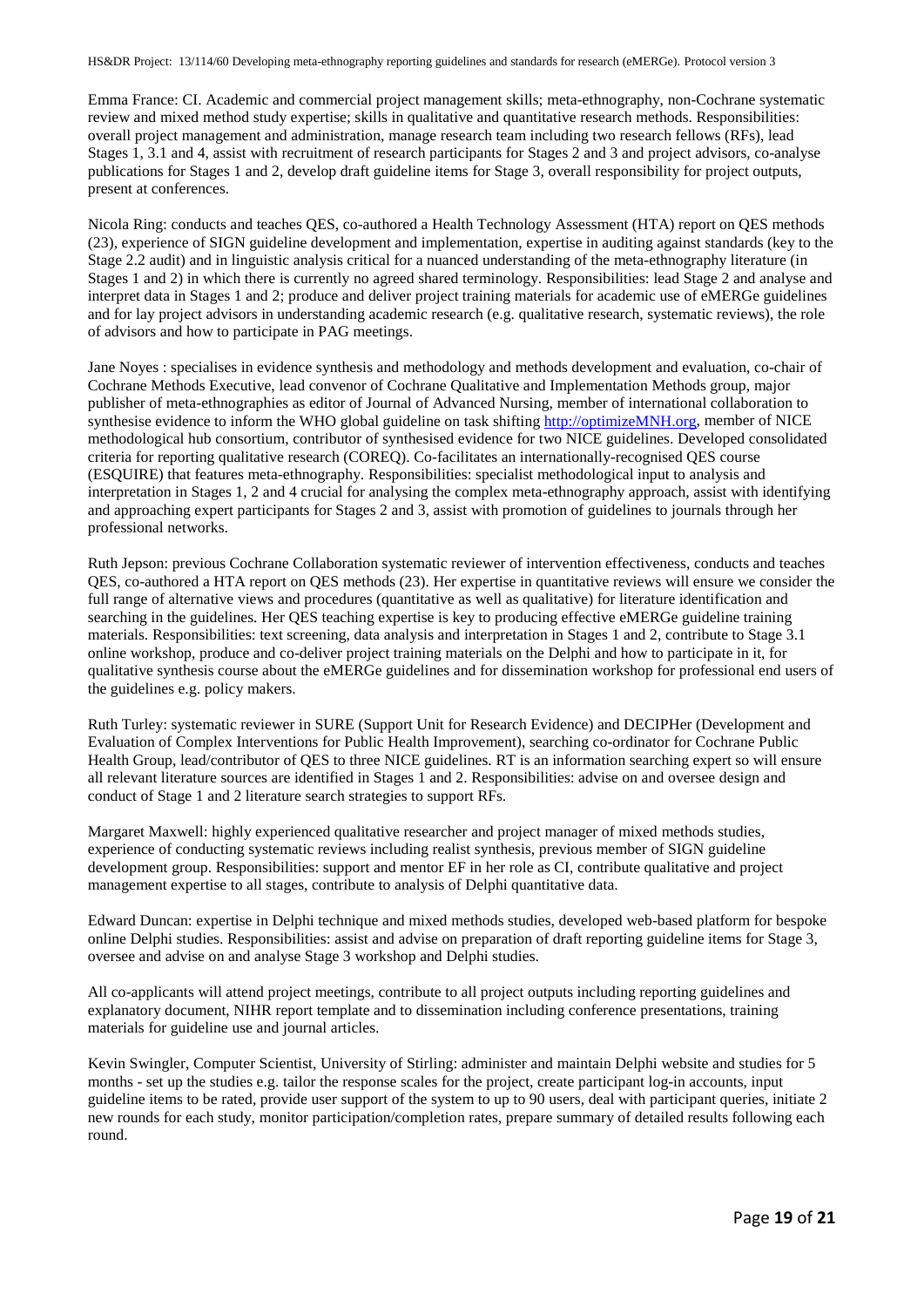Two research fellows: will conduct day-to-day project tasks for Stages 1-4. Achieving the skills mix required in one RF is unlikely for the study's mixed methods design which includes systematic reviewing, QES, meta-ethnography and Delphi studies - and systematic review processes (publication screening and analysis) require two research fellows. Systematic reviews and QES are advanced research methods so experience needed is commensurate with post-doctoral level. Below is an indication of how the skills mix might be split between the research fellows.

- Research fellow 1 (50%, 24 months): experience of systematic reviewing, qualitative and quantitative research. Will be lead RF on Stage 1 systematic scoping review and analysis of Stage 3.2 Delphi consensus studies and contribute to recruitment, data collection, analysis and producing outputs in Stages 1-4.
- Research fellow 2 (50%, 24 months): expertise in qualitative literature reviewing, qualitative research and QES. Will be lead RF on Stage 2 review and audit of literature including stakeholder interviews, Stage 3.1 online workshop and contribute to recruitment, data collection, analysis and producing outputs in Stages 1-4.

They will collaborate with each other and the wider team on each stage to achieve the project outputs (e.g. to double/triple screen and analyse texts in Stages 1 and 2, recruit participants for Stage 3). Furthermore, since each stage builds on the previous one, their continuous involvement over 24 months will ensure the successful day-to-day running of the project.

Secretarial support (8%, 24 months): assist with organisation of 14 meetings, 2 workshops and stakeholder training for Stage 3 research participation, routine and participant recruitment correspondence, other project administration. It is more cost-effective for these tasks to be done by a secretarial grade with the relevant skills and expertise than by the project team.

Research fellows and the secretary will be based with the CI within the Chief Scientist Office Nursing, Midwifery and Allied Health Professional Research Unit (NMAHP-RU) at the University of Stirling where they will be in day-today contact with the CI in addition to having more formal weekly project supervisory meetings. University of Stirling has an annual formal appraisal system for all staff that line managers conduct. The NMAHP-RU provides opportunities for professional and personal development, such as in-house training in research methods and presentation skills. KS will be located in computing science and supervised through their management structures.

# **References**

(1) Department of Health. Increasing research and innovation in health and social care. 2013; Available at: [www.gov.uk/government/policies/increasing-research-and-innovation-in-health-and-social-care.](http://www.gov.uk/government/policies/increasing-research-and-innovation-in-health-and-social-care) Accessed May 26, 2014. (2) Pearson A, Wiechula R, Lockwood C. The JBI model of evidence‐based healthcare. International Journal of Evidence‐Based Healthcare 2005;3(8):207-215. (3) Gülmezoglu AM, Chandler J, Shepperd S, Pantoja T. Reviews of qualitative evidence: a new milestone for Cochrane [editorial]. Cochrane Database of Systematic Reviews 2013;11(D000073). (4) Noyes J, Lewin S. Chapter 6: Supplemental Guidance on Selecting a Method of Qualitative Evidence Synthesis, and Integrating Qualitative Evidence with Cochrane Intervention Reviews. In: Noyes J, Booth A, Hannes K, Harden A, Harris J, Lewin S, et al, editors. Supplementary Guidance for Inclusion of Qualitative Research in Cochrane Systematic Reviews of Interventions. Version 1 (updated August 2011) ed.: Cochrane Collaboration Qualitative Methods Group; 2011. (5) Atkins S, Lewin S, Smith H, Engel M, Fretheim A, Volmink J. Conducting a meta-ethnography of qualitative literature: lessons learnt. BMC medical research methodology 2008;8(1):21. (6) Pound P, Britten N, Morgan M, Yardley L, Pope C, Daker-White G, et al. Resisting medicines: a synthesis of qualitative studies of medicine taking. Soc Sci Med 2005 7;61(1):133-155. (7) Campbell R, Pound P, Pope C, Britten N, Pill R, Morgan M, et al. Evaluating meta-ethnography: a synthesis of qualitative research on lay experiences of diabetes and diabetes care. Soc Sci Med 2003;56(4):671-684. (8) Britten N, Pope C. Medicine Taking for Asthma: A Worked Example of Meta-Ethnography. In: Hannes K, Lockwood C, editors. Synthesizing Qualitative Research: Choosing the Right Approach Chichester, UK: John Wiley & Sons, Ltd; 2011. (9) Noblit GW, Hare RD. Meta-ethnography: synthesizing qualitative studies. Newbury Park, California: Sage Publications, Inc.; 1988. (10) Dixon-Woods M, Booth A, Sutton AJ. Synthesizing qualitative research: a review of published reports. Qualitative Research 2007 August 01;7(3):375-422. (11) Nunes V, Neilson J, O'Flynn N, Calvert N, Kuntze S, Smithson H, et al. Clinical Guidelines and Evidence Review for Medicines Adherence: involving patients in decisions about prescribed medicines and supporting adherence. 2009;CG76. (12) Munro SA, Lewin SA, Smith HJ, Engel ME, Fretheim A, Volmink J. Patient adherence to tuberculosis treatment: a systematic review of qualitative research. PLoS medicine 2007;4(7):e238. (13) France EF, Ring N, Thomas R, Noyes J, Maxwell M, Jepson R. W? A methodological systematic review of what's wrong with meta-ethnography reporting. BMC Medical Research Methodology, 2014, 14:119, DOI: 10.1186/1471-2288-14-119. (14) Hannes K, Macaitis K. A move to more systematic and transparent approaches in qualitative evidence synthesis: update on a review of published papers. Qualitative Research 2012;12(4):402-442. (15) Plint AC, Moher D, Morrison A, Schulz K, Altman DG, Hill C, et al. Does the CONSORT checklist improve the quality of reports of randomised controlled trials? A systematic review. Med J Aust 2006;185(5):263. (16) Department of Health. Equity and excellence: